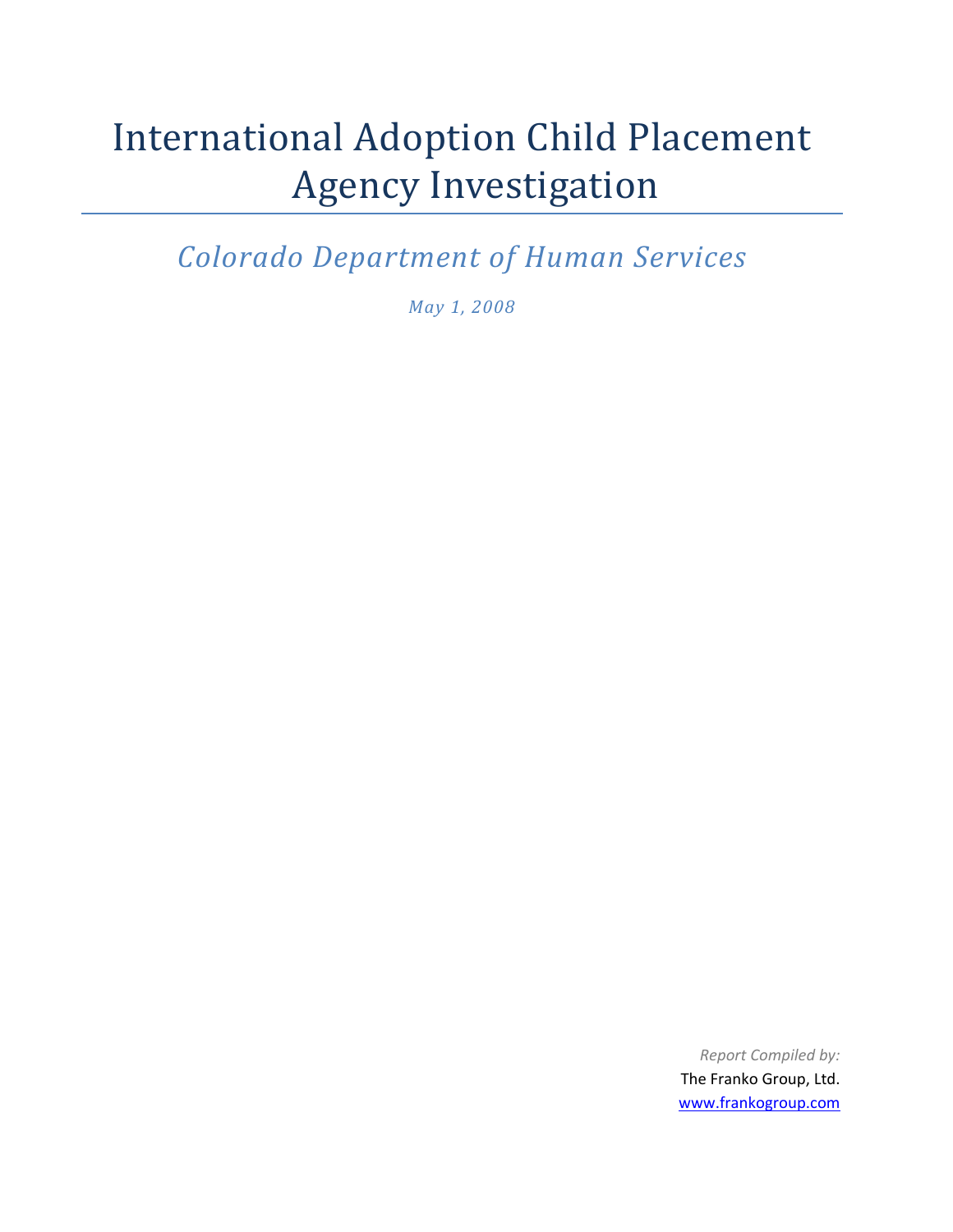# **Table of Contents**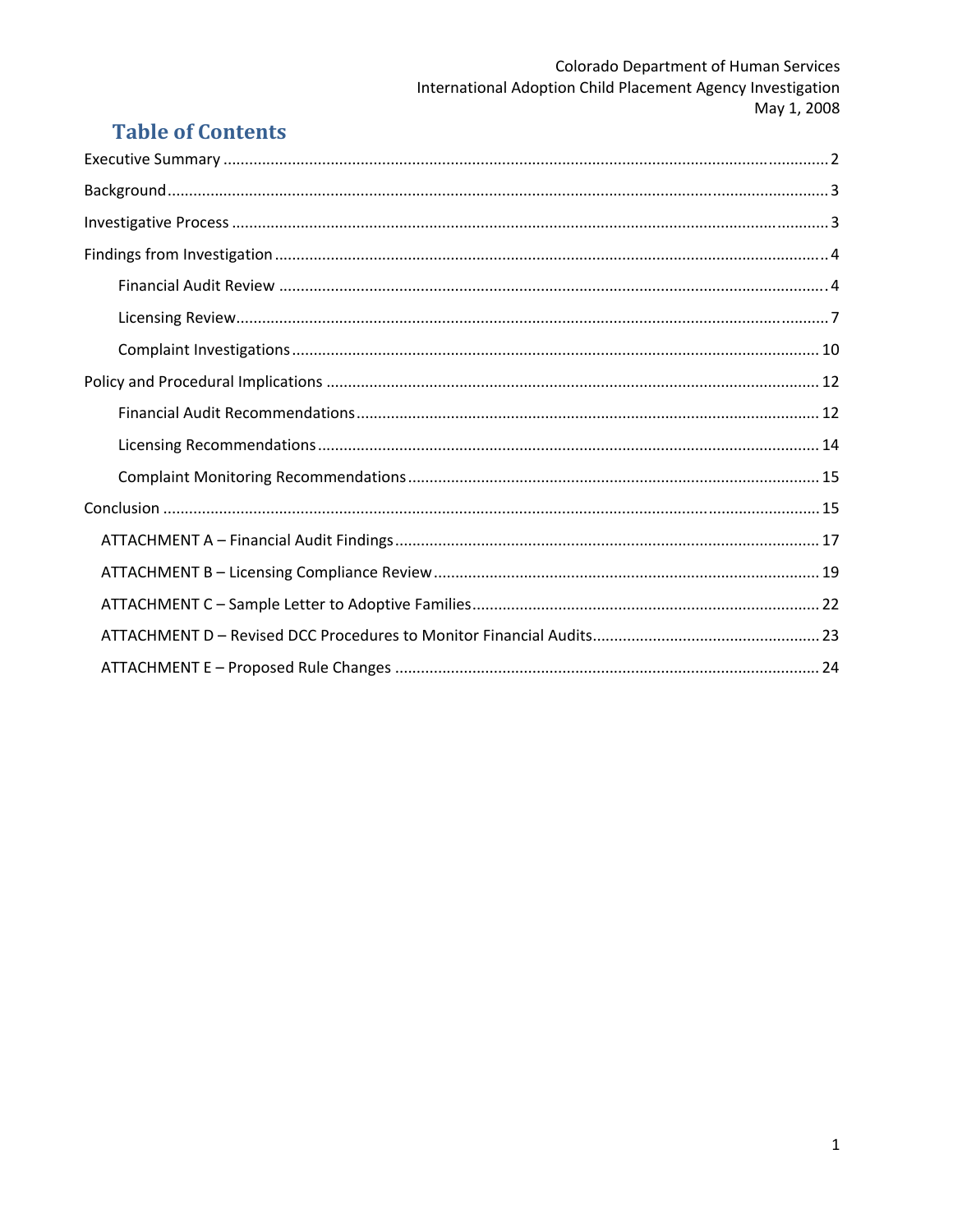## **Executive Summary**

This report from the Colorado Department of Human Services (CDHS) details its investigation of Child Placement Agencies (CPAs) in the state who conduct international adoption services. The Department began its investigation in response to complaints from a number of potential adoptive parents, as well as well-publicized news reports, regarding the business practices of certain international adoption agencies.

The Department's investigation included a thorough review of the financial audits of International Adoption CPAs, an analysis of past licensing trends/findings, and an examination of past and current complaints against CPAs in Colorado that offer international adoption services.

Key findings of this investigation are:

| Nearly half of all international<br>adoption CPAs are operating<br>at a loss. | Five CPAs have liabilities that<br>exceed assets, suggesting that<br>they are at financial risk.                                                                       |  |  |  |  |
|-------------------------------------------------------------------------------|------------------------------------------------------------------------------------------------------------------------------------------------------------------------|--|--|--|--|
| No serious licensing<br>compliance issues were found                          | Only one international<br>adoption CPA has had a<br>referral reviewed by the CDHS                                                                                      |  |  |  |  |
| in the compliance review.                                                     | <b>Adverse Licensing Action</b><br>Review Team.                                                                                                                        |  |  |  |  |
|                                                                               | <b>Recent complaints to CDHS</b><br>regarding possibly fraudulent<br>business practices of specific<br>CPAs are being followed up by<br>appropriate legal authorities. |  |  |  |  |

The report culminates with recommendations for proposed rule, procedural and policy changes that would help the Department insure it can most effectively monitor the licensing and financial conditions of CPAs conducting international adoption programs in Colorado.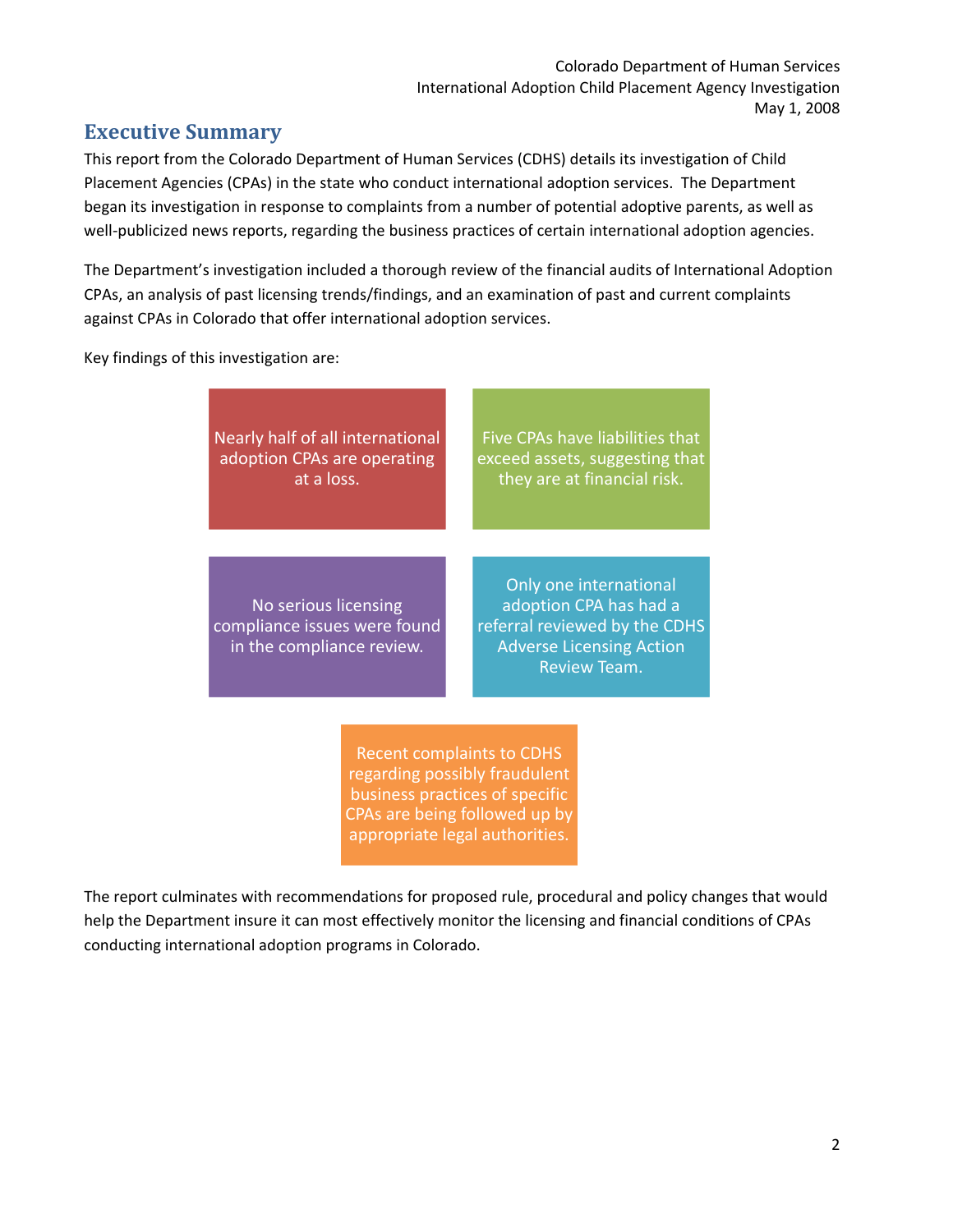# **Background**

The Colorado Department of Human Services (CDHS), Division of Child Care, is responsible for the licensing and oversight of Child Placement Agencies (CPAs) that provide international adoption services in Colorado. Within the past several months, complaints from potential adoptive parents, along with several high profile news articles, have raised questions at CDHS about the operations of several International Adoption CPAs in the state. As a result, the Department has conducted an in‐depth 60‐day review of all International Adoption Child Placement Agencies in the state to determine whether any might be operating inappropriately and what steps the Department can take to ensure appropriate services are provided to prospective parents.

In February 2008, *The Boulder Daily Camera*, *The Denver Post* and *The Rocky Mountain News* all ran stories related to the closing of several international adoption agencies in the state. In at least one of these closings, there were concerns and related parent complaints that financial practices of the agency might not have been appropriate or within the bounds of state rules and regulations.

The resulting CDHS investigation has looked at twenty‐seven Child Placement Agencies in Colorado that handle international adoptions. The investigation has explored:

- The financial audits and standings of the International Adoption CPAs;
- The extent to which International Adoption CPAs have met state licensing rules and regulations; and
- The complaints received by CDHS and the processes for responding to those.

The results of the investigation are detailed in this report. In addition, this report gives information about possible policy and procedural options that CDHS will consider as a result of this investigation. Next steps and ongoing actions related to Colorado's International Adoption CPAs are detailed in the last section of this report.

## **Investigative Process**

To conduct this in‐depth investigation of Child Placement Agencies offering international adoption services in Colorado, CDHS followed several steps, outlined in the graphic below: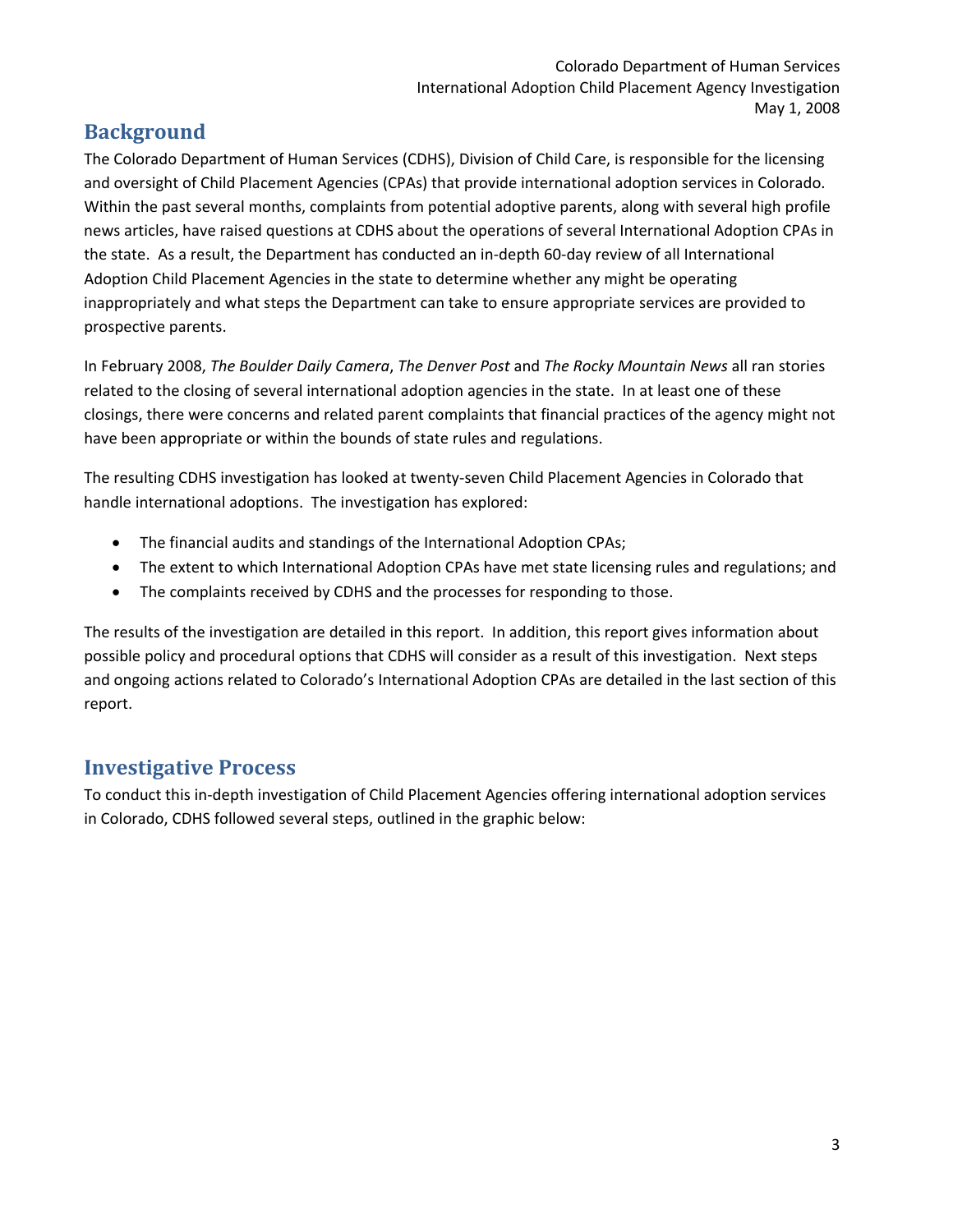

The ultimate goal of the investigation was two-fold. First, CDHS wanted to determine whether any of the information available to the state through financial audits, licensing or complaints might raise concerns about current or recently closed CPAs conducting international adoptions. And secondly, the Department wanted to insure that its own policies and procedures have not and will not allow problematic or even fraudulent International Adoption CPAs to operate in the state.

## **Findings from Investigation**

Currently, there are twenty-three Child Placement Agencies in Colorado that provide international adoption services as all or part of their business (some agencies also conduct domestic and foster care services). In addition, there are four more International Adoption CPAs that are either in the process of or have closed their doors within the past year. These twenty-seven agencies were the focus of the current investigation.

#### **Financial Audit Review**

The financial audit looked at financial documentation from 22 of the 27 CPAs under review. Five agencies were not included in the financial audit for the following reasons:

- Two agencies are newly opened and did not have financial audits to submit;
- One agency requested an extension to file audited financial statements;
- One agency focuses exclusively on adoption home studies and trainings (not child placement); and
- One agency had already closed.  $\bullet$

Of the twenty-two international adoption agencies whose financial audits CDHS did review, nearly half are operating at a net loss while just over half are operating at a profit.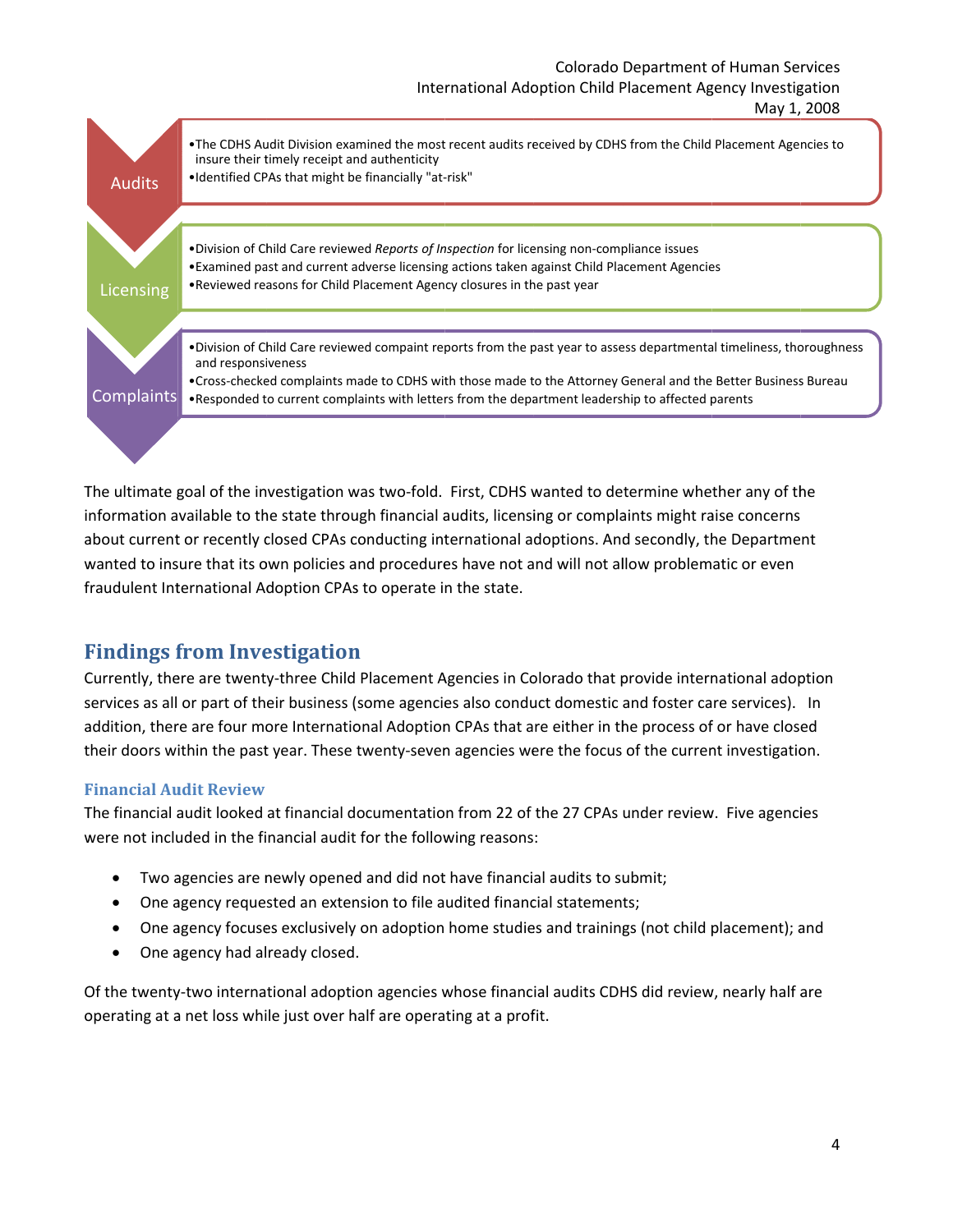



The size of profits and losses for the International Adoption CPAs vary considerably. Those operating at a net loss range from a low end of \$13,242 up to \$857,223. The size of the loss, however, does not necessarily reflect on agency viability, as some of the agencies with the highest net loss were part of larger, programmatically diverse organizations that are quite healthy financially. For instance, while the child placement operations through Catholic Charities‐Denver and at Lutheran Family Services are both operating at a net loss, the overall net assets of the larger multi‐program organization are more than adequate to cover this programmatic area. Similarly, other agencies, like Hand in Hand, are multi‐state operations and losses do not necessarily reflect what is happening in Colorado, specifically. Nevertheless, net losses of agencies are something that CDHS does and will continue to track as part of regular reviews as they do sometimes provide a indicators of more significant financial troubles.



#### Chart 2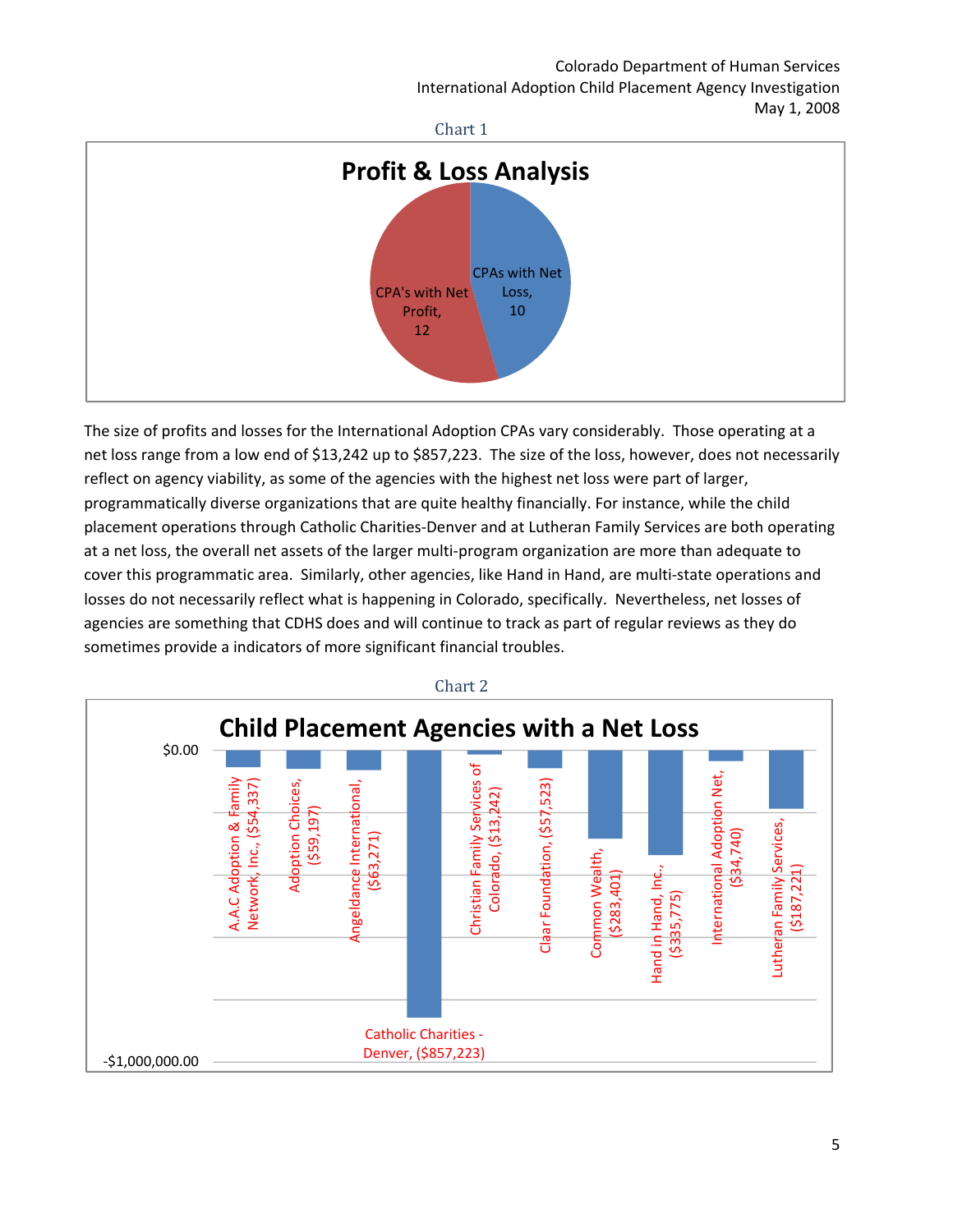Of those International Adoption Child Placement Agencies that realized a net profit, their profits range from as little as \$1,957 to as much as \$3,717,810, although the lower range is more common. Only two agencies – Catholic Charities‐Colorado Springs and Chinese Children Charities – recorded profits over \$200,000 on their most recent financial audits. As with its sister agency in Denver, the adoption services of Catholic Charities‐Colorado Springs are only one program in a larger multi‐program operation. Similarly, while the focus of Chinese Children Charities is on international adoption, it does have other charitable and cultural outreach programs and multi‐state operations that are part of its larger budget.



Chart 3

One of the key factors that CDHS financial auditors examined in this investigation was whether any of the agencies conducting international adoption services in Colorado currently have negative net assets (that is, their liabilities exceed their assets). The investigation found that, out of the 22 agencies whose financial audit information was available for review, five had negative net assets. Negative net assets are a key indicator of an agency's ability to continue operating. This is of particular concern when agencies ultimately

6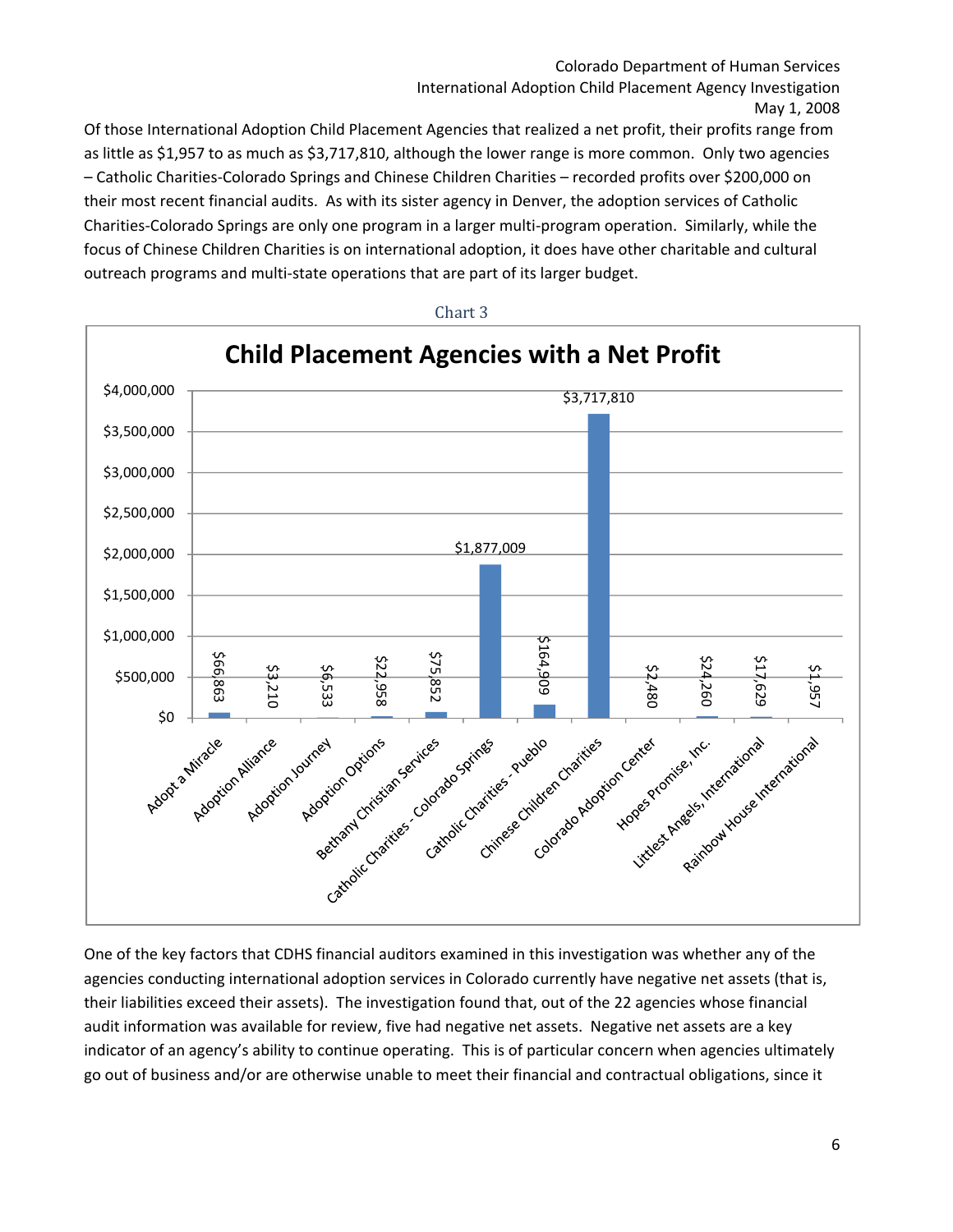can mean the loss of thousands of dollars paid by a prospective adoptive family to an agency for services that they subsequently don't receive.

Chart 4, below, details the assets to liabilities of the five affected International Adoption Child Placement Agencies in Colorado.



In addition to the information that has been presented in the above charts, the CDHS Financial Audit Division noted in their review that eight of the 22 agencies it examined had not submitted a required financial audit attachment that provides information about staff salaries and board members. Because of this, an examination of the reasonableness of staff compensation was incomplete.

A complete listing of financial audit findings for the 22 agencies reviewed is included in this report under Attachment A.

#### **Licensing Review**

The licensing review for this investigation included three primary components: 1) a review of International Adoption CPA's compliance with State licensing rules and regulations; 2) a review of the adverse licensing actions; and 3) a review of the reasons for International Adoption CPA closures over the past 22 months.

#### *Compliance with Rules and Regulations*

As part of the current investigation, CDHS staff reviewed the Reports of Inspection of all twenty‐seven agencies in the state that provide international adoption services. Spreadsheets summarizing the results of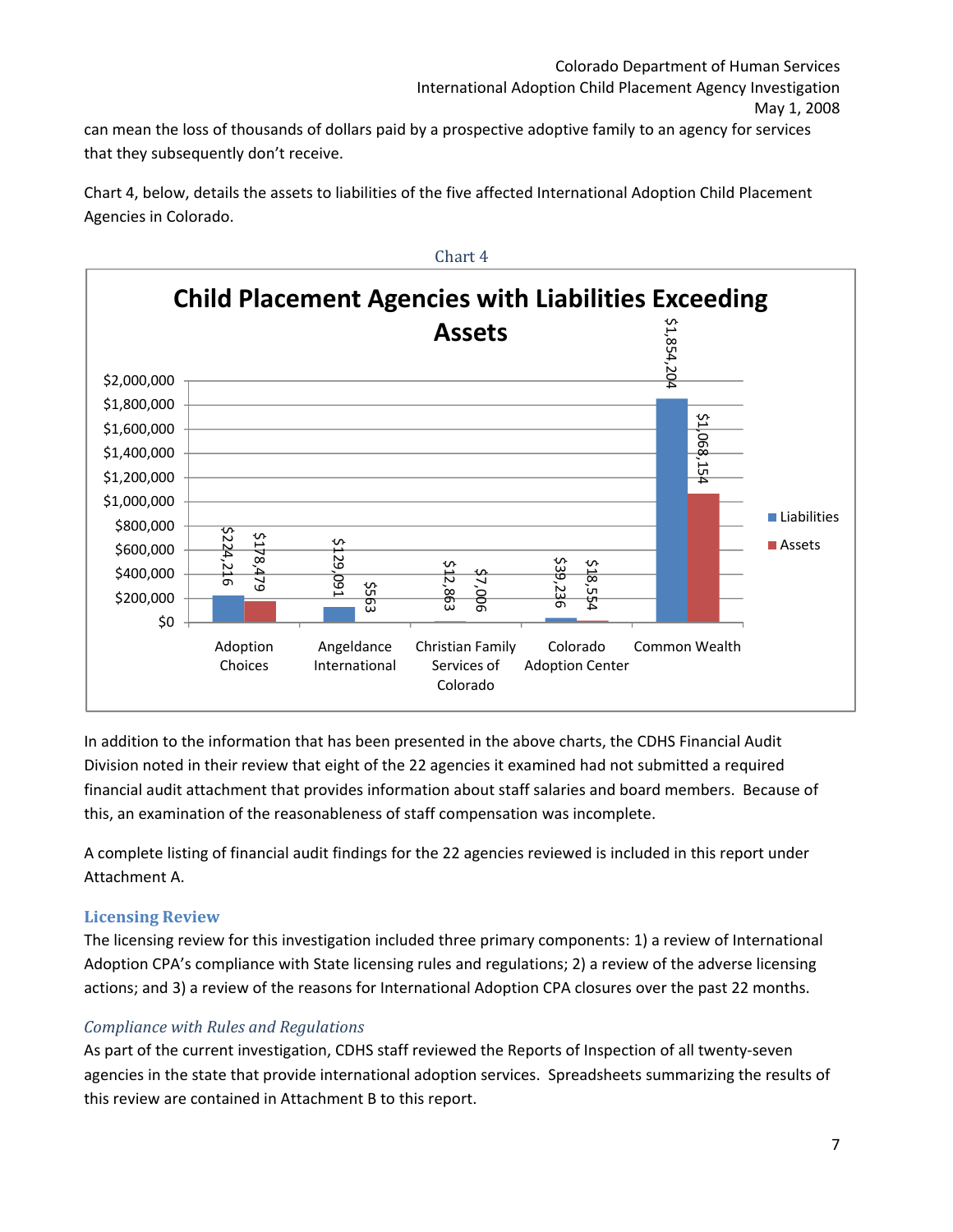By law, the Department conducts inspections of Child Placement Agencies conducting international adoptions using a risk-based approach (e.g., the higher the risk, the more frequent the visits). Typically, these visits take place anywhere between every one and three years. The CDHS review of the reports of these inspections focused on the most recent inspections for each agency. While the review of the Records of Inspection did turn up one or more of licensing violations at virtually every agency, the violations were all considered minor in nature. That is, they included such things as incomplete administrative records, policies or contracts on file at the International Adoption CPA. CDHS did not find any violations in the Records of Inspection that they considered "red flags" for serious agency misconduct, such as fraud or misrepresentation.

Chart 5, below, visually represents the types and frequency of violations found at the International Adoption CPAs under review.



#### *Adverse Licensing Actions*

In addition to reviewing Records of Inspection related to the licensing of International Adoption Child Placement Agencies, CDHS also looked at any agencies that had complaints or violations referred to the Adverse Licensing Action Review Team over the past 33 months. This team is responsible for looking into more serious violations that might reflect bigger problems at an agency or related foster home. This team looks at all Child Placement Agencies, not just those providing international adoption services. And, in fact,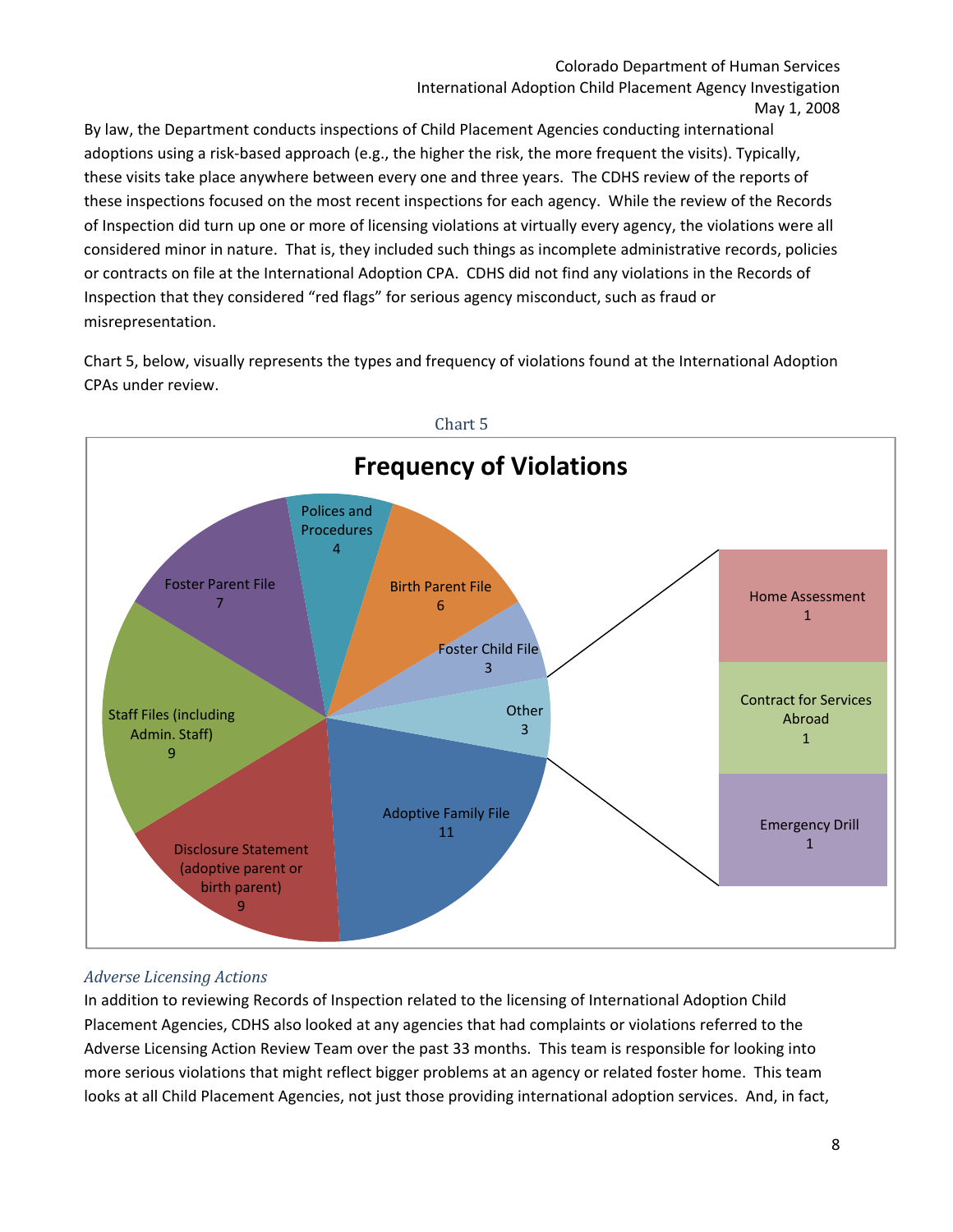the violations referred to this team have related predominantly to domestic placements, particularly those that involve temporary foster home care.

Of the twenty‐seven international adoption agencies that are the focus of this review, only one has had a referral to the Adverse Licensing Action Review Team between July of 2005 and the beginning of this investigation. Adverse licensing referrals are categorized by the Department as Mild, Moderate, or Severe, with the following definitions:

- Mild Direct care of children is no longer a risk
- Moderate Monitoring/oversight of a facility (usually a Foster Home) is required by the Child Placement Agency
- Severe Regular monitoring by the State is required to assess ongoing compliance with rules and regulations

Chart 6 (below) provides detail on the nature of this referral relating to an International Adoption CPA.

| <b>ALART</b>         |                             |                                                                                                                                                                                               | Recommended       |                                                                                                                                           |
|----------------------|-----------------------------|-----------------------------------------------------------------------------------------------------------------------------------------------------------------------------------------------|-------------------|-------------------------------------------------------------------------------------------------------------------------------------------|
| <b>Referral Date</b> | Facility                    | <b>Violation Type</b>                                                                                                                                                                         | <b>Risk Level</b> | <b>Disposition</b>                                                                                                                        |
| 3/18/2008            | Charitable St.<br>Philomena | Completion of domestic<br>adoptions without<br>authorization; no<br>qualified director;<br>refusal to permit<br>inspection; and<br>mismanagement of<br>agency by Executive<br><b>Director</b> | Severe            | <b>Summary Suspension served</b><br>on 3/22/08. The agency is now<br>meeting its licensing<br>requirements and has resumed<br>operations. |

Chart 6

Since the beginning of this investigation, CDHS has also begun to watch more closely other International Adoption CPAs for which complaints have been received. The status of these agencies is explored more in the *Complaint Investigations* section of this report.

## *Review of Closures*

Since June of 2006, fifteen Child Placement Agencies in Colorado have closed or are in the process of closing. Of these fifteen agencies, four have had international adoption services as all or part of their business. In all four cases, the official reason for closure listed in the CDHS databases is "Operator's Request." That is, all four are listed as having closed voluntarily. Chart 7 provides this information in a table, below.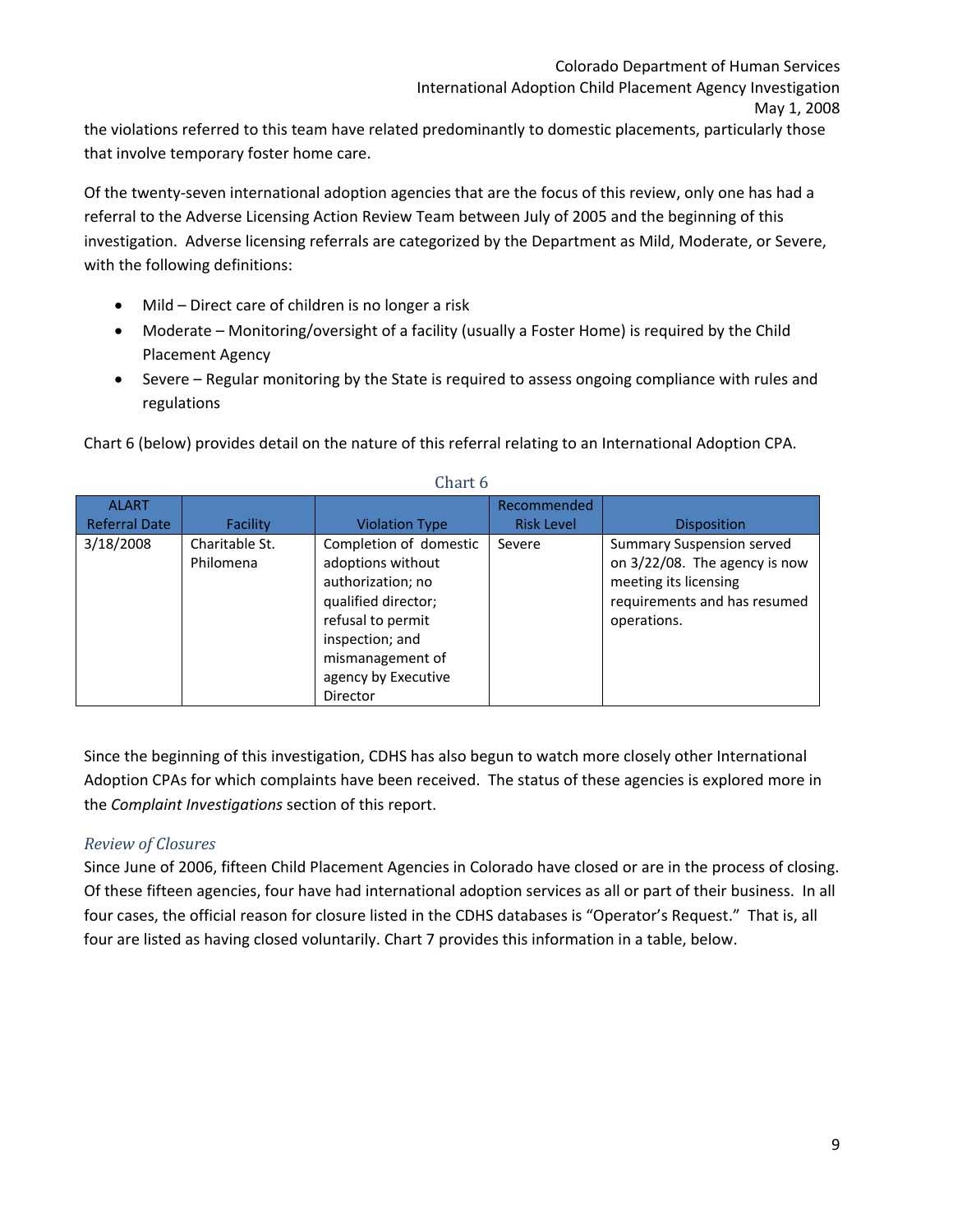| <b>International Adoption Child</b>                     | License # | <b>Closure Date</b> | <b>Reason for Closure</b>            |
|---------------------------------------------------------|-----------|---------------------|--------------------------------------|
| <b>Placement Agency Closures</b>                        |           |                     |                                      |
| <b>Claar Foundation-International</b>                   | 1521597   |                     | 3/28/2008 Operator's request         |
| Friends of Children of Various<br>Nations-International | 45118     |                     | 10/31/2007   Operator's request      |
| <b>INACTIVE-CLOSURES PENDING</b>                        |           |                     |                                      |
| Commonwealth Adoptions-<br>International                | 1528942   | <b>March 2008</b>   | Closure pending   Operator's request |
| Rainbow House International                             | 87251     | April 30, 2008      | Closure pending   Operator's Request |

As part of this current investigation of CPAs providing international adoption services, CDHS notes that the official reasons for closure listed in the database do not necessarily capture extenuating circumstances that licensing specialists may be aware of. Proposed process changes that may better capture this kind of information in the future are discussed later in this report.

#### **Complaint Investigations**

The final component of the CDHS review of International Adoption CPAs looked at any trends that might exist around complaints regarding CPAs conducting international adoptions, as well as examining departmental procedures to address those complaints.

The process the Department uses to record and track complaints has traditionally focused on recording *licensing‐related* complaints into a departmental database as they occur. CDHS staff refers to this database daily to communally track and respond to issues in a timely manner. Because the Department only has legal authority to investigate those complaints that relate to licensing rules and regulations, issues outside of the Department's legal jurisdiction (e.g., business practices) have not been systematically tracked and followed. As a result of this investigation, however, CDHS has decided to adopt a new process that will track non‐ licensing related complaints regarding International Adoption CPAs under its supervision. This new process will insure that non-licensing issues come to the attention of CDHS supervisors and management for guidance and referral to other entities, as appropriate.

#### *Ongoing Investigations*

The current investigation was prompted, in part, by recent complaints against several agencies that were reported in the major newspapers in Denver and Boulder. The majority of these complaints charged that agencies were assessing additional fees late in the adoption process after financial and emotional investments had already been made and it was too late to make arrangements with alternative agencies.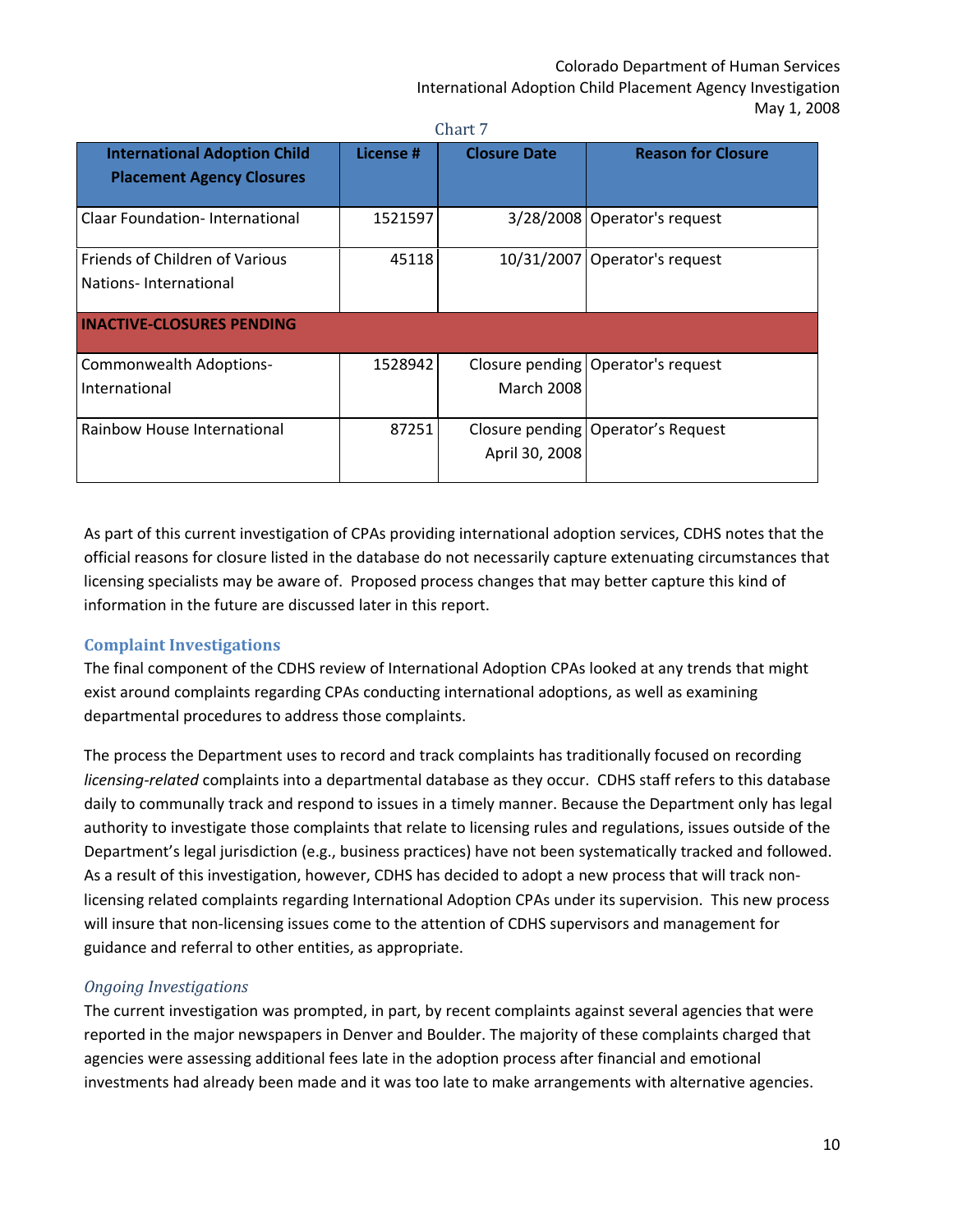A press release sent out by the Department seeking input and information from potentially affected adoptive families resulted in nine calls and two emails to CDHS. Chart 8 details the nature of these complaints.

As a result of the complaints to the Department, top management (i.e., CDHS Executive Director and Division of Child Care Director) sent letters to five potential adoptive parents who had been working with agencies under investigation by the Attorney General. These letters notified the families of potential problems with the International Adoption CPAs under investigation to help protect the interests of the families. A sample of one of these letters is contained in Attachment C of this report.

| Chart 8                 |                                                                                                                                                          |  |  |  |  |  |
|-------------------------|----------------------------------------------------------------------------------------------------------------------------------------------------------|--|--|--|--|--|
| <b>Fees</b>             | • Complaint against Commonwealth                                                                                                                         |  |  |  |  |  |
| <b>Missing File</b>     | • Attorney looking for file from Commonwealth<br>• Parent seeking file from Commonwealth                                                                 |  |  |  |  |  |
| <b>Employee Layoff</b>  | • Anonymous call regarding layoffs at Commonwealth                                                                                                       |  |  |  |  |  |
| Informational           | • Request for list of licensed adoption agencies<br>• Birth mothers looking to contact adopted parents for agencies<br>that have closed (open adoptions) |  |  |  |  |  |
| Fraudulent<br>Practices | . Two calls and two emails from adoptive parents regarding<br>possible fraudulent practices around fees at Claar and<br>Commonwealth                     |  |  |  |  |  |

Current laws, and related rules and regulations, do not give CDHS any jurisdiction over International Adoption CPA's business practices (such as what kinds of fees they charge). Instead, CDHS' oversight responsibilities are restricted to those areas that are affected by licensing rules and regulations. As a result, several actions are taking place outside of CDHS to follow up on existing complaints against CPAs that are conducting international adoption services. In particular, outside legal investigations are ongoing against two agencies: Claar Foundation and Adopt a Miracle:

#### 11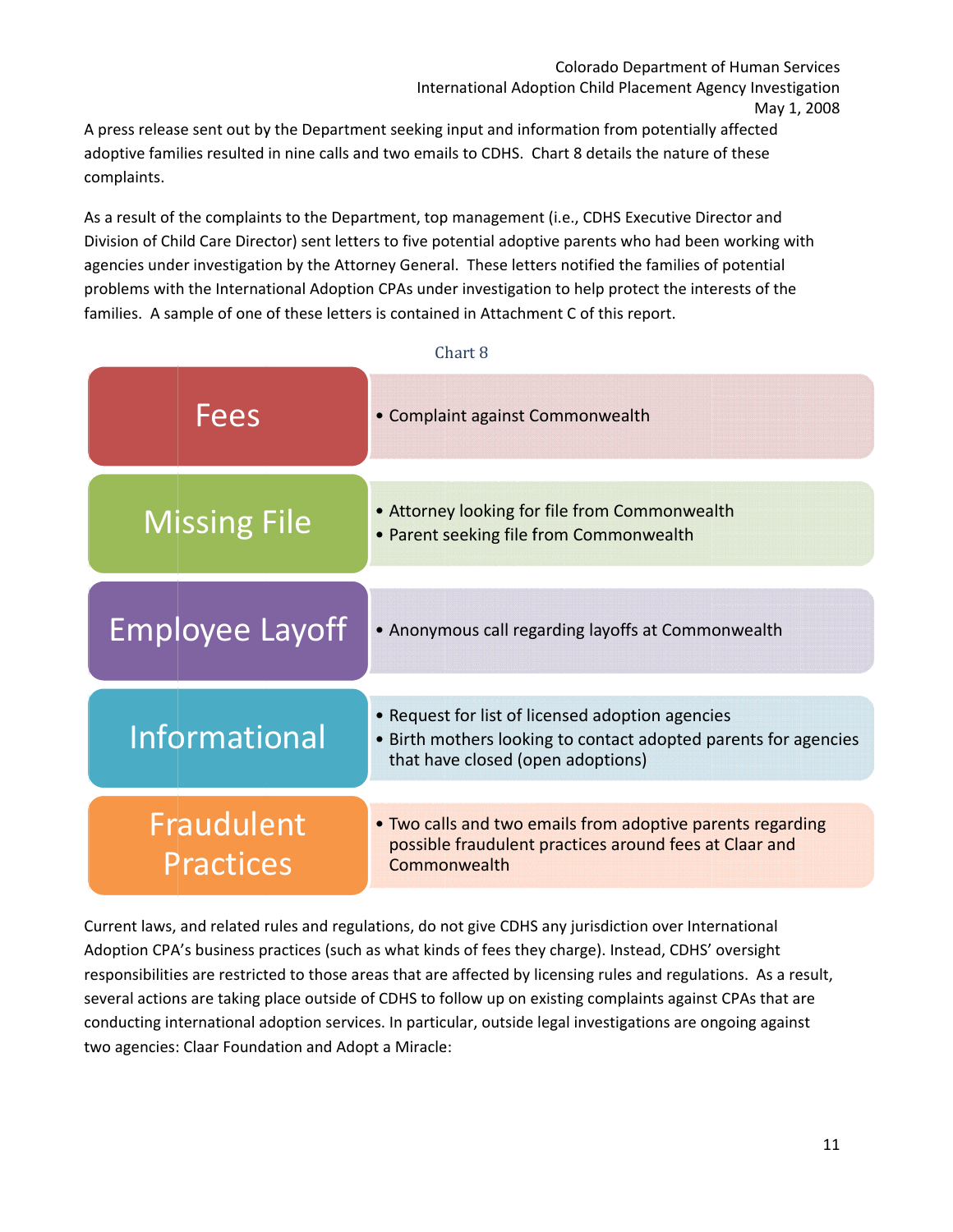#### **Claar Foundation**

.Based on complaints from potential adoptive families, the Boulder Police Department investigated this agency and brought criminal charges against the Executive Director on March 26, 2008. The Agency voluntarily surrendered its license on March 28, 2008. Discussions are underway to transfer client records to CDHS for further follow-up with prospective adoptive families.

#### Adopt a Miracle

. CDHS' investigation of complaints against this agency have resulted in three substantiated violations of not knowing or following the laws of Ukraine. Other complaints were either unsubstantiated by CDHS' investigation or were handled through a private solution between the CPA and their client. The Attorney General's office is investigating the complaints as well for possible consumer fraud.

## **Policy and Procedural Implications**

The Department's investigation into the financial audits, licensing history and complaints against International Adoption Child Placement Agencies in Colorado has resulted in several proposed rule, policy and/or procedural changes. While some of the proposed changes would require legislative action to move forward, many can and will be made more immediately by the Department through rule and procedural changes.

#### **Financial Audit Recommendations**

Because most of the recent complaints about International Adoption CPAs in Colorado have revolved around issues of business practices and, specifically, fees charged to prospective adoptive families, the financial audits have become an important tool in assessing the health and viability of agencies under CDHS oversight. The financial audits are a window into the functioning of an organization that isn't necessarily available through other licensing channels.

The proposed procedural changes focus on the way the Department monitors financial audits of International Adoption CPAs and on what kinds of complaints against those agencies the Department will now track. The proposed policy changes would help the Department insure that licensed International Adoption CPAs are financially solvent and complying with state licensing rules.

#### **Proposed Procedural Changes**

The proposed changes in financial audit procedures put more direct and regular responsibility for financial oversight into the hands of the Budget Manager for the Division of Child Care (DCC). The changes also clearly define the CDHS Audit Division's availability to play a consulting and training role to Division of Child Care staff. Since the initiation of this investigation, the DCC staff has already begun to receive training from the CDHS Audit Division on how to review financial audits. The financial audit review procedure that will now be in place at CDHS is highlighted in Chart 9, below. A full description of the procedure is in Attachment D.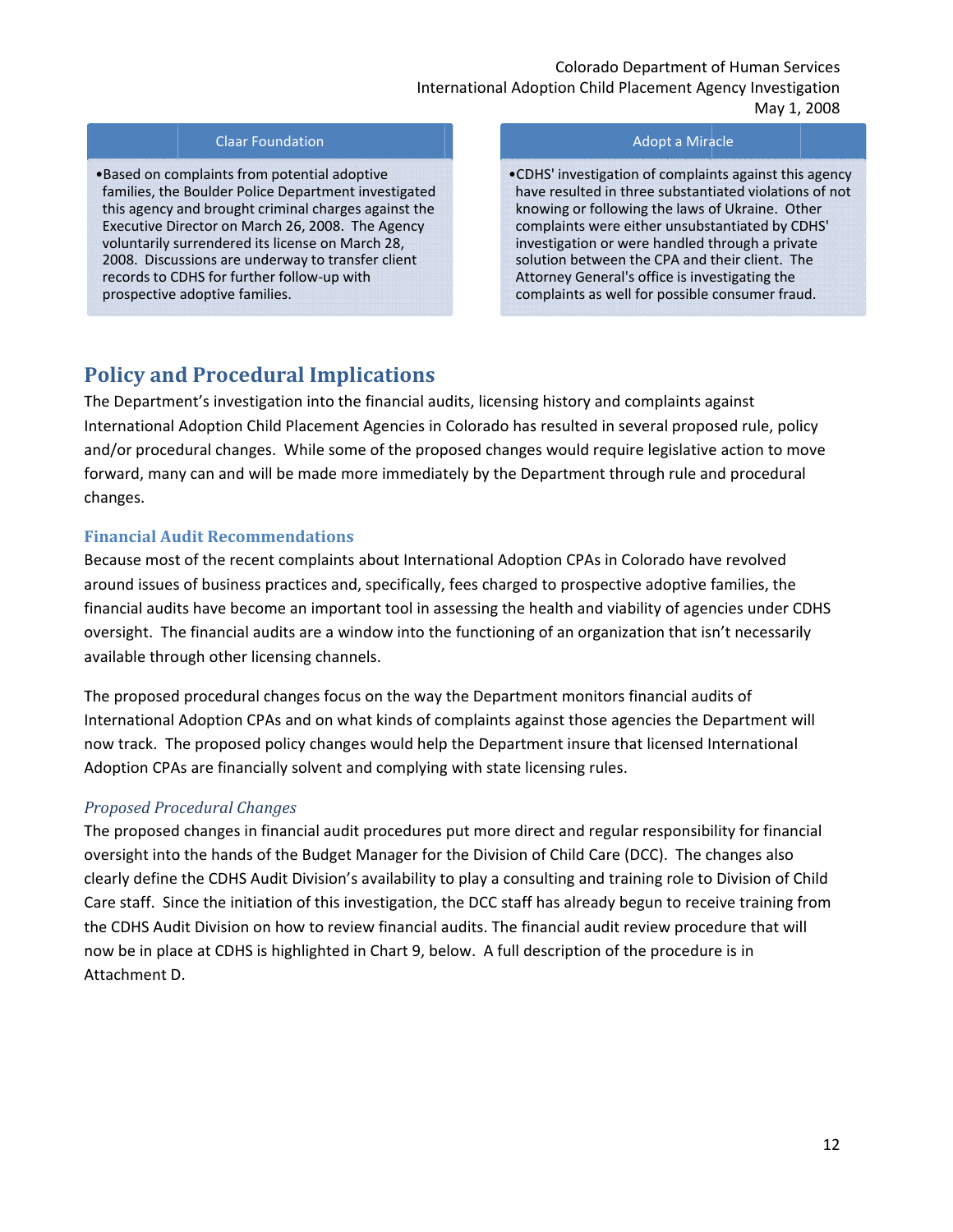#### Chart 9



#### **Proposed Rule Changes**

The Department has the capacity to make some rule changes related to the financial stability and fee practices of International Adoption CPAs. Some of the proposed rule changes being considered in this area are summarized below. Complete details regarding these proposed rule changes are in Appendix E.

| Impose financial penalties on agencies that do<br>not comply with rules, regardless of whether<br>they receive public funds.                                                  | • This rule change would help to insure agency compliance with<br>state rules and regulations around international adoptions.                                                                      |
|-------------------------------------------------------------------------------------------------------------------------------------------------------------------------------|----------------------------------------------------------------------------------------------------------------------------------------------------------------------------------------------------|
| Adopt a series of rules that would protect<br>prospective adoptive parents from paying for<br>services that have not yet occured and that<br>they may not ultimately receive. | . These rules would protect the adoptive parents' financial interests.                                                                                                                             |
| Require International Adoption CPAs to be<br>bonded and have sufficient liability insurance<br>for their size and activity levels.                                            | • Additional rules around bonding and insurance help insure that<br>both prospective adoptive parents and the CPAs themselves have<br>some protection against financial losses.                    |
| Require International Adoption CPAs to<br>provide full disclosure statements to<br>prospective adoptive parents around fees and<br>liability issues.                          | .Disclosure statements help to insure consistent, predictable and<br>ethical behavior from the CPAs, while also protecting the CPA from<br>miscommunications with clients about charges and risks. |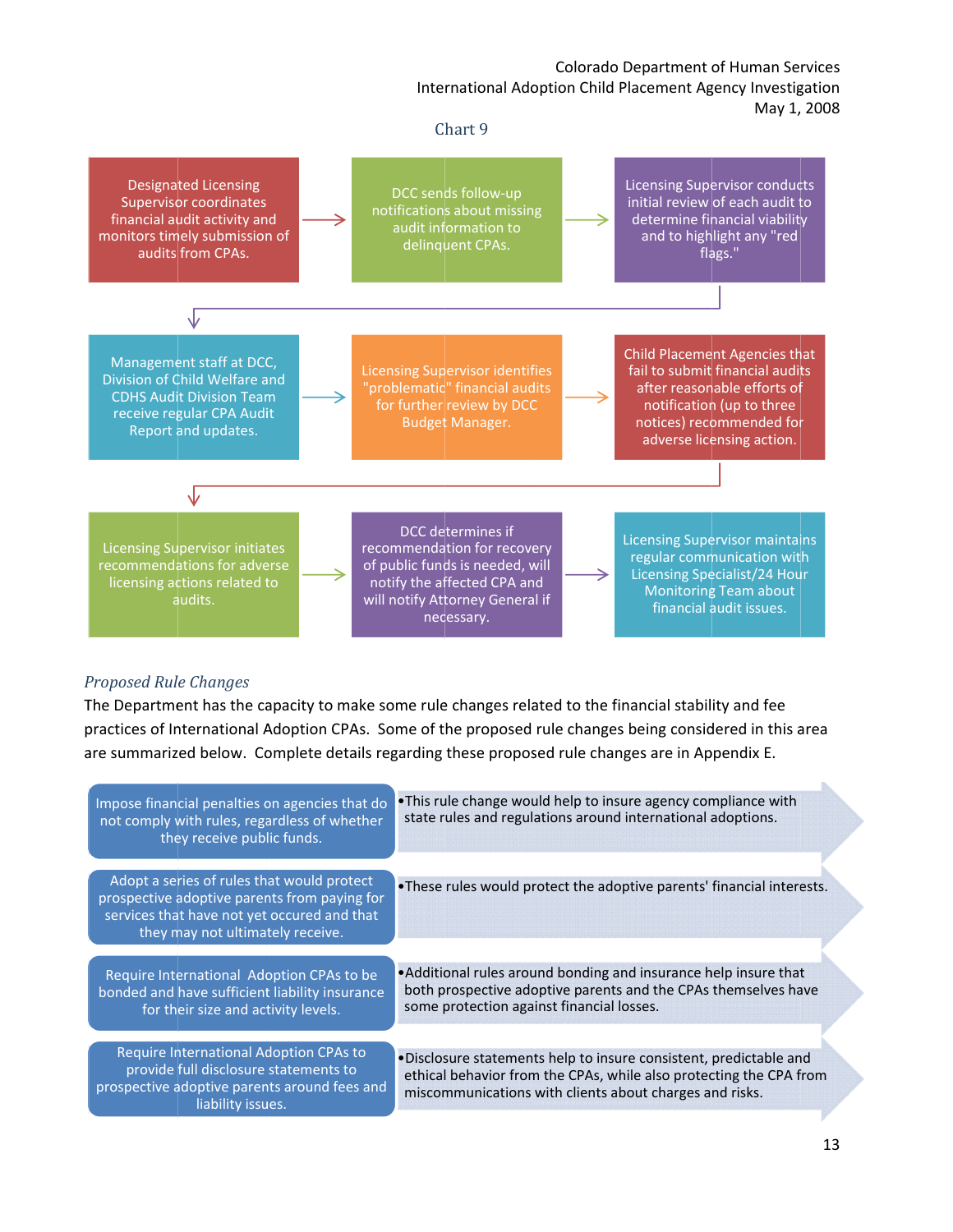#### **Proposed Policy Changes**

Based on this investigation, possible policy options have come forward that might help insure that International Adoption CPAs are financially viable and so can meet their obligations to families.

| Require that CPAs maintain a certain                                             | •A policy of this kind would help protect prospective adoptive                                                                                                                     |
|----------------------------------------------------------------------------------|------------------------------------------------------------------------------------------------------------------------------------------------------------------------------------|
| amount of cash or liquid assets in an                                            | parents who have paid fees up front to CPAs before services                                                                                                                        |
| amount equal to deferred revenue.                                                | are delivered.                                                                                                                                                                     |
| Require that CPA's maintain a certain<br>current ratio of assets to liabilities. | . This policy would also help protect adoptive parents and help<br>insure the financial health and viability of a CPA, although it<br>may be more difficult to monitor and manage. |

#### **Licensing Recommendations**

Licensing of International Adoption CPAs is one of the key functions of the Division of Child Care in CDHS. CDHS is currently the only accrediting entity in the nation that has been selected to accredit international adoption agencies under The Hague Convention. The Hague Convention on Protection of Children and Cooperation in Respect of Intercountry Adoption reflects the highest national and international standards for international adoption. In particular, it ensures that intercountry adoptions are in the best interest of the children and it helps prevent the abduction, exploitation, sale or trafficking of children.

Many of the Department's existing licensing standards are similar to or more stringent than Hague Convention standards, including those standards addressing:

- Staff qualifications
- Home assessment requirements
- Training for adoptive parents
- Financial audit requirements
- Itemized fee schedules

However, the Hague Convention requirements surpass Colorado's licensing standards in several areas, including:

- Requirements to maintain sufficient cash reserves  $\bullet$
- Insurance coverage levels
- Bonding of employees handling funds
- Specific policies on the prohibition of child buying  $\bullet$
- Rules around the composition and roles of Boards of Directors
- Staff training  $\bullet$
- Quality improvement and complaint reporting  $\bullet$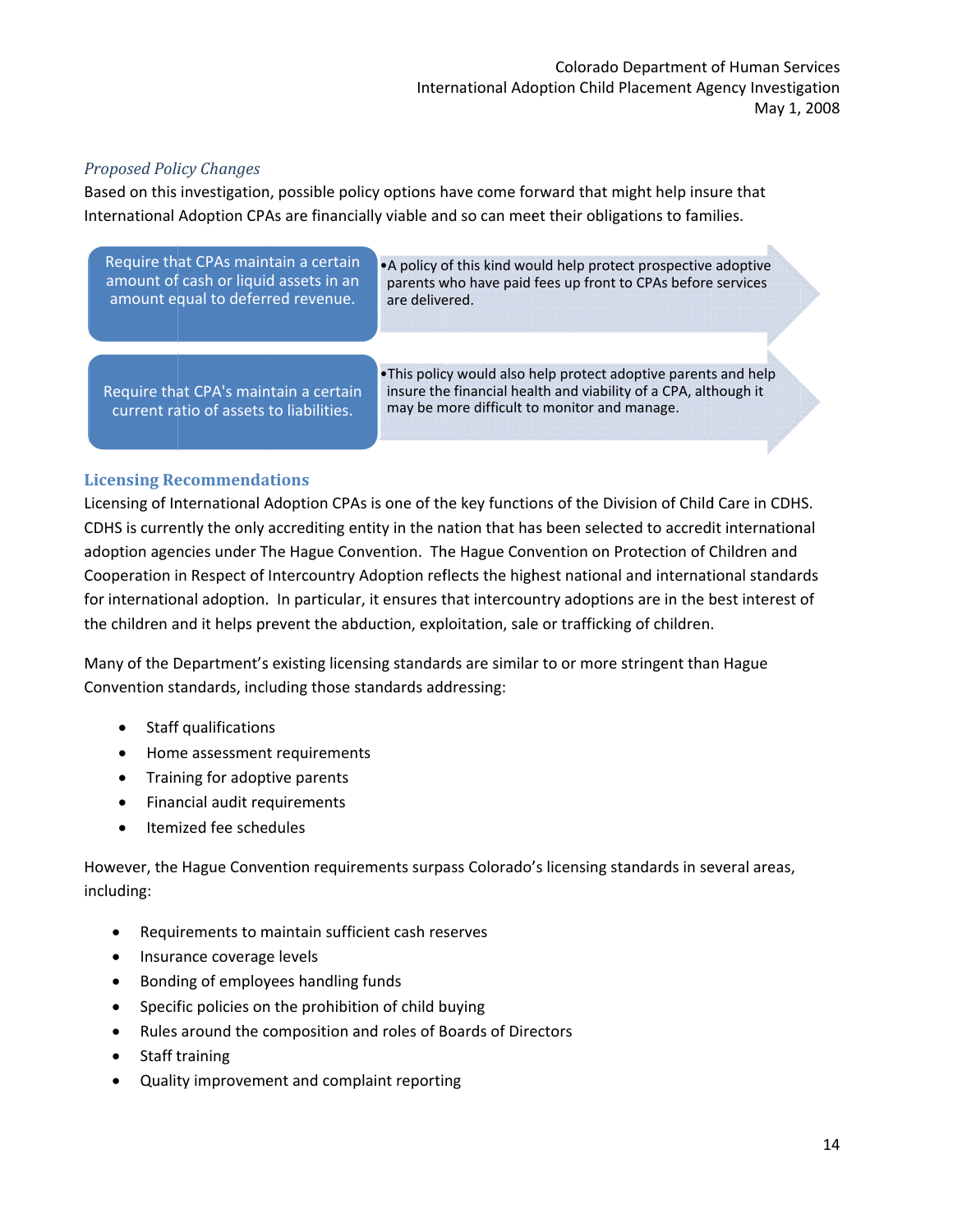#### International Adoption Child Placement Agency Investigation Colorado Department of Human Services May 1, 2008

#### *P Proposed Rul le Changes*

CDHS' recommendations around licensing focus on raising all licensing standards to the level of Hague Convention standards or higher.

Adopt Hague Convention accreditation standards for all licensing areas that are more strin gent than Co lorado licens ing standard s.

• Strengthen Colorado licensing standards in areas that are not a stringent as Hague Convention standards and maintain Colorado standards that already surpass Hague Convention requirments.

Currently in Colorado, five International Adoption CPAs have been approved by CDHS as Hague Convention accredited agencies: Adoption Options; Angeldance International; Chinese Children Adoption International; Hand in Hand International Adoptions; and Hopes Promise. These agencies meet Colorado's standards as well as the Hague Convention standards.

#### **Complaint Monitoring Recommendations**

As a result of the present investigation, CDHS has established new procedures to monitor complaints that go beyond licensing issues. The proposed changes here would allow the Department to track and respond to complaints that may fall outside licensing regulations, but that could signal issues with the business and ethical operations of International Adoption CPAs.

#### **Proposed Procedural Changes**

Currently, CDHS Licensing staff enters complaints into an internal database that tracks the day-to-day procedures of the Department. These complaints are entered as they are received. In the past, only licensing-related complaints were entered into this database. Under the proposed process changes, however, all adoption-related complaints received by the Department will be entered into this database followed up to determine if non-licensing violations may have occurred that need further attention. Any trends or issues that are identified from this complaints database will be discussed with the Budget Manager, Administrator and/or the Division Director for guidance. International Ado<br>
ing focus on raising all lice<br>
icare<br>
stringent as Hague Correlating<br>
standards that alread<br>
standards that alread<br>
all Adoption CPAs have beer<br>
; Angeldance International<br>
and Hopes Promise. These<br>
stan d<br>se and as as dc<br>s.s.<br>ti or is a<br>had id<br>had id<br>se my

Enter all adoption-related complaints into c complaint dat tabase.

• Non-licensing complaints will be flagged for discussion with top management at the Division of Child Care and CDHS.

## **Conclusion**

The Colorado Department of Human Services' investigation into International Adoption Child Placement Agencies has revealed that financial stability is a potential problem for a number of the agencies conducting international adoption in Colorado. Despite this, there has only been one licensing violation at Colorado's International Adoption CPAs that has led to adverse action by CDHS in almost three years, although two other agencies have received close scrutiny and follow-up by the Department since the start of this investigation due to ongoing complaint issues.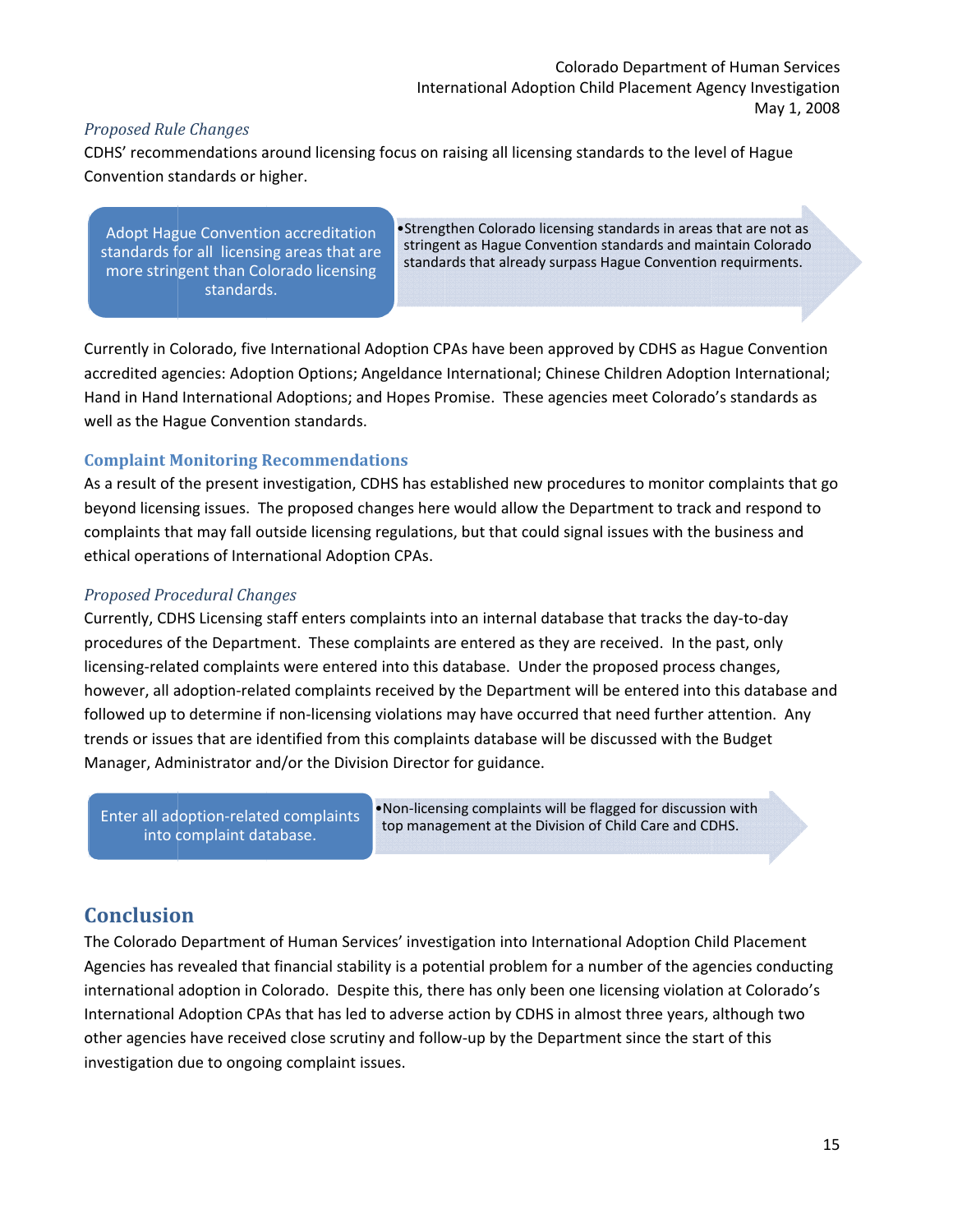As a result of this investigation, CDHS is proposing several changes to policy, rules and procedures that should help strengthen its oversight of International Adoption CPAs, not only in the area of licensing, but other business practices that might raise concerns for families and the public.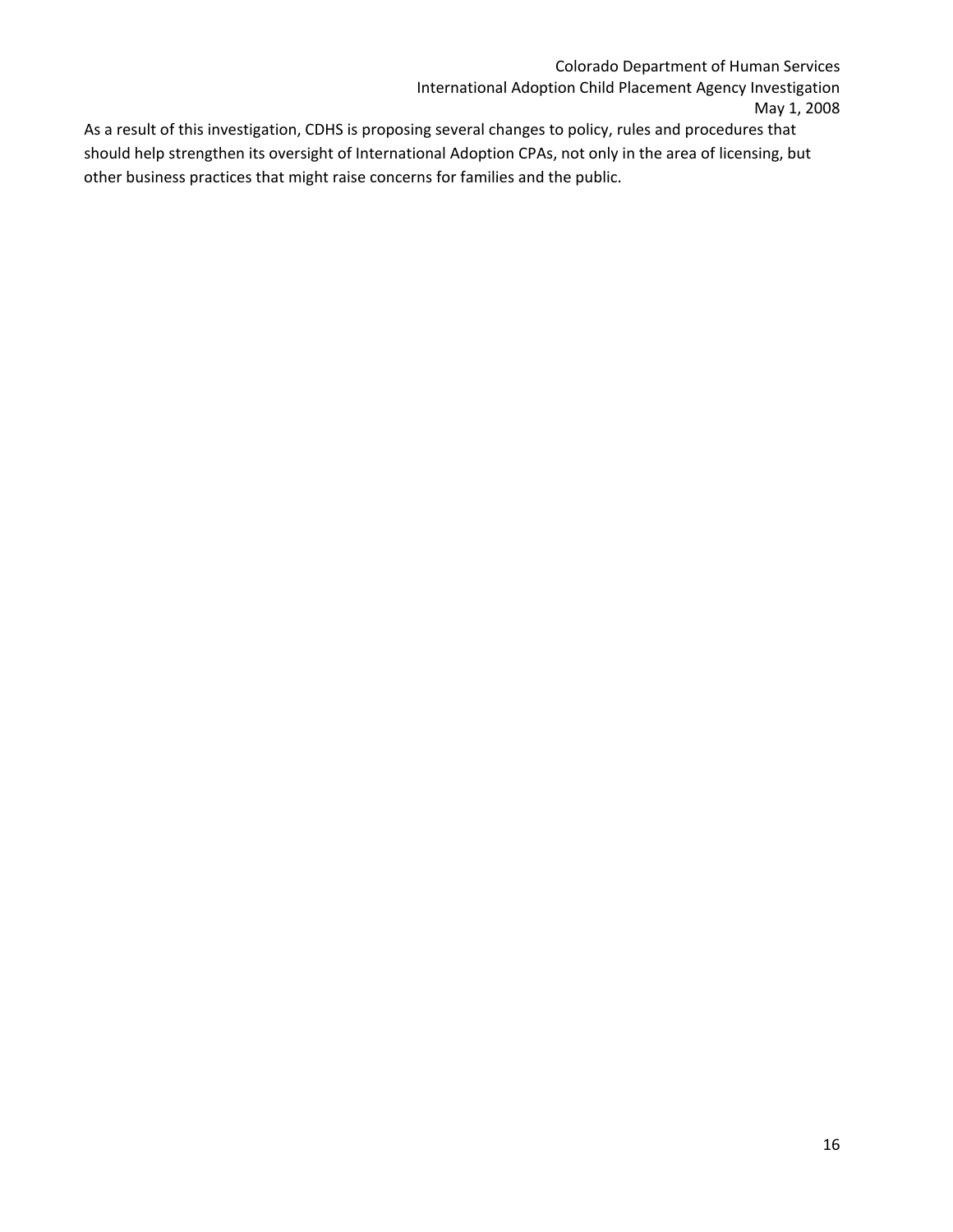# **ATTACHMENT A – Financial Audit Findings**

| Agency                                             | Net Income<br>or (Loss) | <b>Net Assets</b>        | Highest<br><b>Salary</b> | Salaries as a % of<br>overall expenses | <b>Attachment A</b> | <b>Other observations</b>                                                                                                                                                                                                                                                                                                                                                                            |  |  |  |  |
|----------------------------------------------------|-------------------------|--------------------------|--------------------------|----------------------------------------|---------------------|------------------------------------------------------------------------------------------------------------------------------------------------------------------------------------------------------------------------------------------------------------------------------------------------------------------------------------------------------------------------------------------------------|--|--|--|--|
|                                                    |                         |                          |                          |                                        |                     |                                                                                                                                                                                                                                                                                                                                                                                                      |  |  |  |  |
|                                                    |                         |                          |                          |                                        |                     |                                                                                                                                                                                                                                                                                                                                                                                                      |  |  |  |  |
| A.A.C Adoption<br>& Family<br>Network, Inc.        | $-$54,337$              | \$785,811                | \$94,136                 | 14.29%                                 | yes                 |                                                                                                                                                                                                                                                                                                                                                                                                      |  |  |  |  |
| Adopt a Miracle                                    | \$66,863                | \$137,886                | \$60,000                 | 44.37%                                 | yes                 |                                                                                                                                                                                                                                                                                                                                                                                                      |  |  |  |  |
| Adoption<br>Alliance                               | \$3,210                 | \$310,417                | not<br>disclosed         | 58.81%                                 | yes                 |                                                                                                                                                                                                                                                                                                                                                                                                      |  |  |  |  |
| Adoption<br>Choices                                | $-$59,197$              | $-$20,048$               | \$60,000                 | 18.75%                                 | yes                 | Liabilities exceed assets \$224,216 ><br>\$178,479                                                                                                                                                                                                                                                                                                                                                   |  |  |  |  |
| Adoption<br>Journey                                | \$6,533                 |                          |                          |                                        | yes                 | Owner only sent in Schedule C Tax<br>summary                                                                                                                                                                                                                                                                                                                                                         |  |  |  |  |
| Adoption<br>Options                                | \$22,958                | \$259,557                | not<br>disclosed         | 55.19%                                 | no                  |                                                                                                                                                                                                                                                                                                                                                                                                      |  |  |  |  |
| Angeldance<br>International                        | $-$ \$63,271            | $-$129,654$              | not<br>disclosed         | 32.73%                                 | no                  | Significant payable to director of<br>\$93,945; liabilities exceed assets<br>\$129,091> \$563                                                                                                                                                                                                                                                                                                        |  |  |  |  |
| Bethany<br>Christian<br><b>Services</b>            | \$75,852                | \$37,388,717             | \$67,069                 | 28.83%                                 | yes                 | Agency guarantees (co-signs) loans<br>that are made by banks to adoptive<br>parents - and then loan funds are<br>disbursed to the agency. Net assets<br>are for the parent company as whole -<br>which is a large multi-state agency.<br>Net income is for the adoption portion<br>of their agency.                                                                                                  |  |  |  |  |
| Catholic<br>Charities -<br>Colorado<br>Springs     | 1,877,009               | \$4,890,527              | \$28,403                 | 58.02%                                 | yes                 | Net income and net assets are for the<br>overall organization which includes<br>services and programs other than<br>adoption.                                                                                                                                                                                                                                                                        |  |  |  |  |
| Catholic<br>Charities -<br>Denver                  | -\$857,223              | \$23,343,205             | \$37,982                 | not separate                           | yes                 | Net income and net assets are for the<br>overall organization which includes<br>services and programs other than<br>adoption. Even though entity had a<br>loss, overall net assets are healthy.                                                                                                                                                                                                      |  |  |  |  |
| Catholic<br>Charities -<br>Pueblo                  | \$164,909               | \$1,029,390              | \$41,000                 | 57.56%                                 | yes                 | Net income and net assets are for the<br>overall organization which includes<br>services and programs other than<br>adoption. Adoption revenue/expenses<br>are very small.                                                                                                                                                                                                                           |  |  |  |  |
| Chinese<br>Children<br>Charities                   |                         | \$3,717,810 \$20,523,873 | \$87,840                 | 50.12%                                 | yes                 |                                                                                                                                                                                                                                                                                                                                                                                                      |  |  |  |  |
| Christian<br><b>Family Services</b><br>of Colorado | $-$13,242$              | $-$ \$5,857              | not<br>disclosed         | 41.36%                                 | no                  | Liabilities exceed assets \$12,863 ><br>\$7,006                                                                                                                                                                                                                                                                                                                                                      |  |  |  |  |
| Claar<br>Foundation                                | $-$57,523$              | \$81,243                 | \$169,350                | 26.33%                                 | no                  | Notes to financial statements were not<br>available; certified public accountant's<br>license was suspended at the time the<br>financial audit was done; cpa is<br>deceased; rent expense of \$60,110<br>seems high but could be o.k.<br>Depending on space needed and<br>number of employees; officer and<br>director compensation seems high in<br>comparison to all other statements<br>reviewed. |  |  |  |  |
| Colorado<br>Adoption<br>Center                     | \$2,480                 | $-$20,683$               | \$9,635                  | 25.43%                                 | no                  | Very small agency, and liabilities<br>exceed assets $$39,236 > $18,554$                                                                                                                                                                                                                                                                                                                              |  |  |  |  |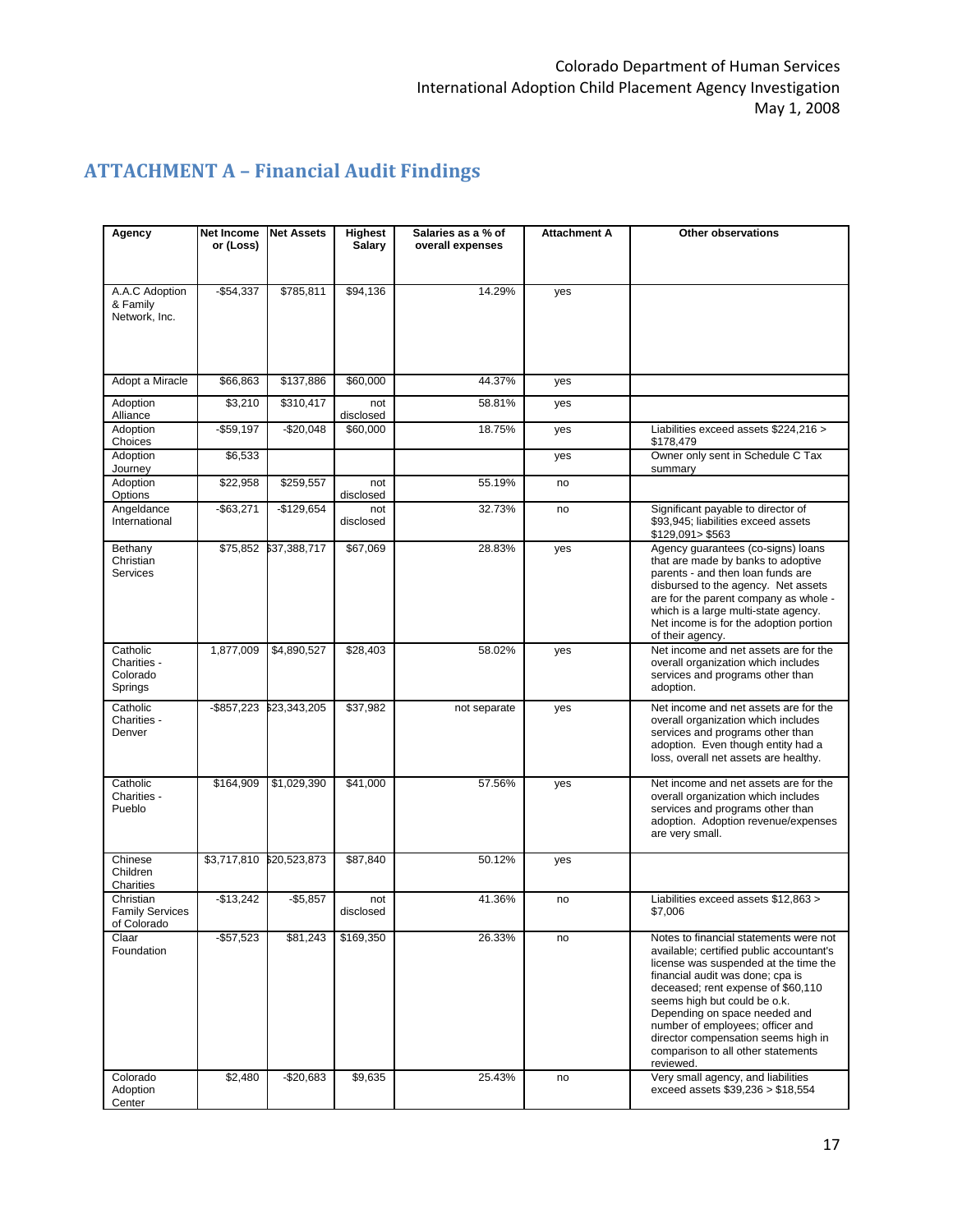### Colorado Department of Human Services

## International Adoption Child Placement Agency Investigation

|  |  | May 1, 2008 |
|--|--|-------------|
|--|--|-------------|

| Agency                               | <b>Net Income</b><br>or (Loss) | <b>Net Assets</b> | Highest<br>Salary | Salaries as a % of<br>overall expenses | <b>Attachment A</b> | Other observations                                                                                                                                               |
|--------------------------------------|--------------------------------|-------------------|-------------------|----------------------------------------|---------------------|------------------------------------------------------------------------------------------------------------------------------------------------------------------|
|                                      |                                |                   |                   |                                        |                     |                                                                                                                                                                  |
| Common<br>Wealth                     | $-$283,401$                    | $-$182,841$       | not<br>disclosed  | not separate                           | no                  | Liabilities exceed assets \$1,854,204 ><br>\$1,068,154                                                                                                           |
| Hand in Hand,<br>Inc.                | $-$ \$335,775                  | \$95,747          | not<br>disclosed  | 72.51%                                 | no                  | Multi-state agency; Colorado not<br>disclosed separately                                                                                                         |
| Hopes<br>Promise, Inc.               | \$24,260                       | \$192,089         | \$62,720          | 54.93%                                 | no                  | Agency incurred a significant loss in<br>the prior year; but had net income in<br>the current year. O.K. - virtually no<br>debt.                                 |
| International<br><b>Adoption Net</b> | $-$ \$34,740                   | \$45,931          | \$67,125          | 44.45%                                 | yes                 |                                                                                                                                                                  |
| Littlest Angels,<br>International    | \$17,629                       | \$19,345          | \$20,327          | 21.32%                                 | yes                 |                                                                                                                                                                  |
| Lutheran<br><b>Family Services</b>   | $-$187,221$                    | \$1,570,469       | \$47,500          | 53.97%                                 | yes                 | Net loss and net assets are for the<br>overall organization which includes<br>services and programs other than<br>adoption. Adoption expenses were<br>\$428,251. |
| Rainbow House<br>International       | \$1,957                        | ot disclosed      | \$1,300           | 12.48%                                 | yes                 | Very small, but statements were not<br>adequate                                                                                                                  |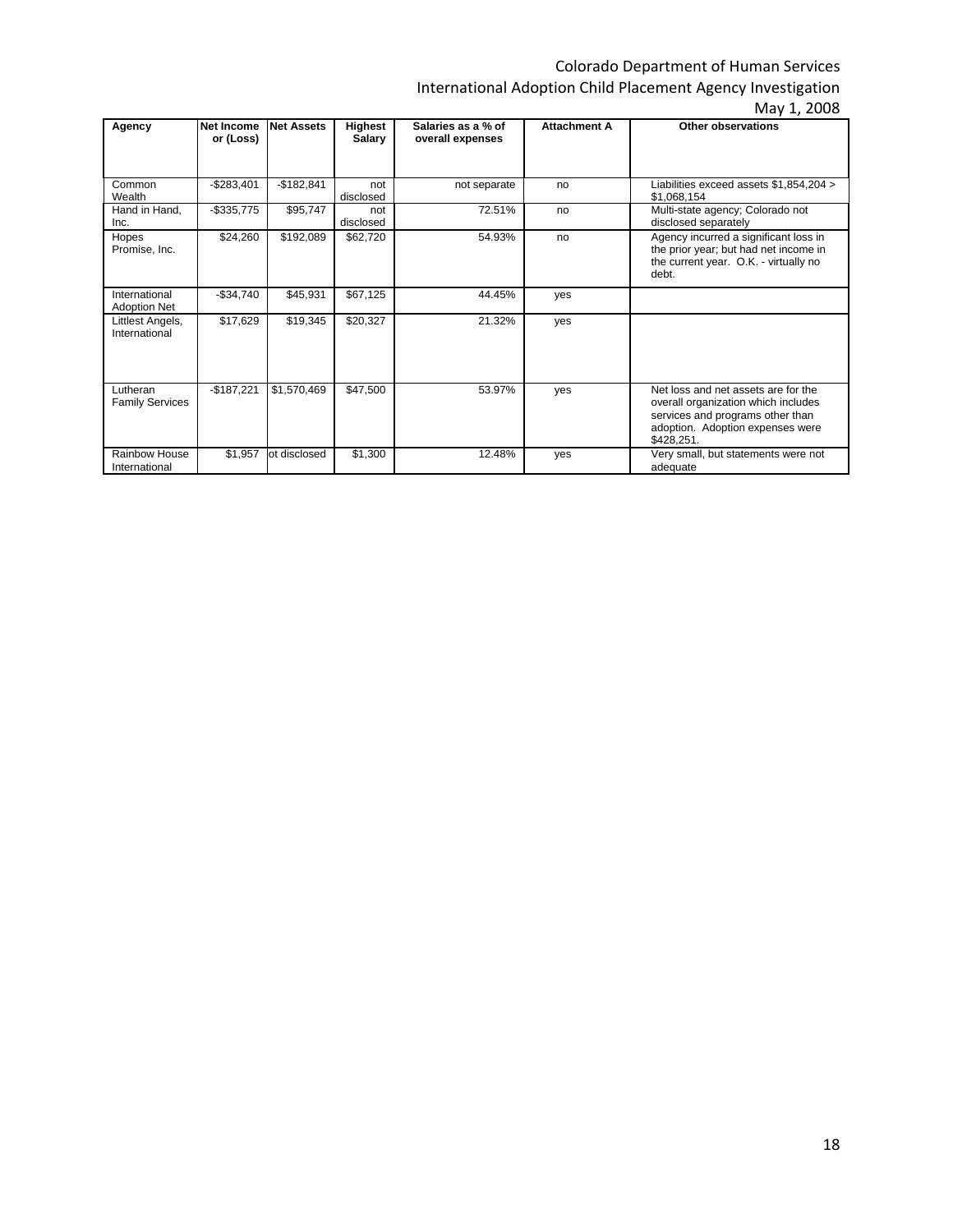# **ATTACHMENT B – Licensing Compliance Review**

|                                                      |             |                         | meenom <sub>b</sub> mam <sub>b</sub>                               |                                            |                           |                            |                             |                   |                    |                                    |                    |
|------------------------------------------------------|-------------|-------------------------|--------------------------------------------------------------------|--------------------------------------------|---------------------------|----------------------------|-----------------------------|-------------------|--------------------|------------------------------------|--------------------|
| <b>Facility</b><br>(4/17/08)                         | Date of ROI | Adoptive<br>Family File | Disclosure<br>Statement<br>(adoptive<br>parent or birth<br>parent) | Staff Files<br>(including<br>Admin. Staff) | Foster Parent<br>File     | Policies and<br>Procedures | <b>Birth Parent</b><br>File | Foster Child File | Assessment<br>Home | Contract for<br>Services<br>Abroad | Emergency<br>Drill |
|                                                      |             |                         |                                                                    |                                            |                           |                            |                             |                   |                    |                                    |                    |
| AAC Adoption and Family Network, Inc.                | 3/06        |                         | X                                                                  |                                            |                           |                            |                             |                   |                    |                                    |                    |
| Adopt A Miracle                                      | 8/06        |                         | Χ                                                                  |                                            | X                         |                            |                             |                   |                    |                                    |                    |
| Adoption Alliance*                                   | 2/07        | X                       |                                                                    |                                            | $\mathsf X$               | X                          |                             | $\mathsf X$       |                    |                                    |                    |
| Adoption Choices of Colorado                         | 6/06        |                         |                                                                    | X                                          |                           |                            |                             |                   |                    | X                                  |                    |
| Adoption Homestudy and Training<br>Agency            | 4/07        | X                       |                                                                    | $\boldsymbol{\mathsf{X}}$                  | X                         |                            |                             |                   |                    |                                    |                    |
| Adoption Journey                                     | 2/07        | no<br>violations        |                                                                    |                                            |                           |                            |                             |                   |                    |                                    |                    |
| <b>Adoption Options</b>                              | 9/06        |                         |                                                                    | X                                          | X                         |                            | X                           |                   |                    |                                    |                    |
| Angeldance International                             | 5/06        |                         |                                                                    |                                            |                           |                            |                             |                   |                    |                                    |                    |
| Bethany Christian Services of Colorado*              | 7/07        | X                       | X                                                                  | X                                          | X                         |                            | $\mathsf X$                 | $\mathsf X$       |                    |                                    | X                  |
| <b>Catholic Charities and Community</b><br>Service * | 5/07        | X                       |                                                                    |                                            |                           |                            | X                           |                   |                    |                                    |                    |
| Catholic Charities of Colorado Springs,<br>Inc.      | 4/06        | X                       |                                                                    | X                                          | X                         |                            | $\mathsf X$                 |                   |                    |                                    |                    |
| <b>Catholic Charities Diocese Pueblo</b>             | 9/06        |                         | X                                                                  |                                            |                           |                            |                             |                   |                    |                                    |                    |
| Charitable St. Philomena Adoptions                   | 9/06        |                         | Χ                                                                  |                                            |                           | X                          |                             |                   |                    |                                    |                    |
| Chinese Children Adoption International              | 4/06        | X                       |                                                                    | Χ                                          |                           |                            |                             |                   |                    |                                    |                    |
| Children's Hope International                        | unk         |                         |                                                                    |                                            |                           |                            |                             |                   |                    |                                    |                    |
| Christian Family Services of Colorado,<br>Inc.       | 9/05        | X                       | X                                                                  | X                                          |                           | X                          | X                           |                   | X                  |                                    |                    |
| <b>Colorado Adoption Center</b>                      | 10/03       |                         | X                                                                  | $\mathsf X$                                |                           |                            |                             |                   |                    |                                    |                    |
| Hand in Hand                                         | 6/06        | no<br>violations        |                                                                    |                                            |                           |                            |                             |                   |                    |                                    |                    |
| <b>Hopes Promise</b>                                 | 9/05        | X                       |                                                                    |                                            | $\boldsymbol{\mathsf{X}}$ |                            | $\mathsf X$                 |                   |                    |                                    |                    |
| <b>International Adoption Network</b>                | $5/07$      | X                       | X                                                                  | X                                          |                           |                            |                             |                   |                    |                                    |                    |
| <b>Lighthouse Adoptions</b>                          | $3/07$      | no<br>violations        |                                                                    |                                            |                           |                            |                             |                   |                    |                                    |                    |

#### Licensing Findings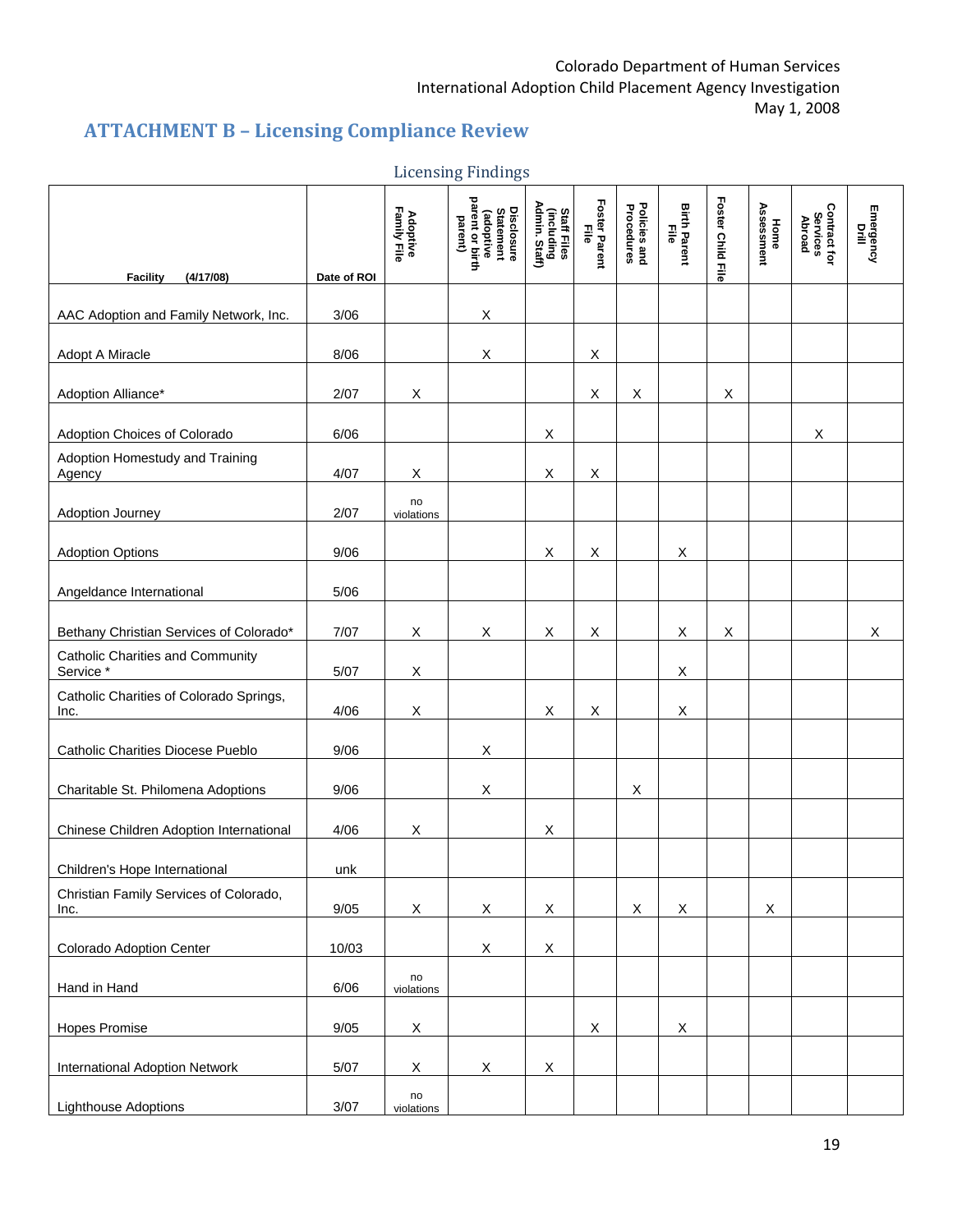Colorado Department of Human Services

International Adoption Child Placement Agency Investigation

May 1, 2008

| <b>Facility</b><br>(4/17/08)                 | Date of ROI | Family<br>Adoptive<br><sup>Family</sup> File | <b>Disclosure</b><br>Statement<br>(adoptive<br>arent or birth<br>parent) | (including<br>Admin. Staff)<br><b>Staff Files</b> | Foster Parent<br>File | Policies and<br>Procedures | Birth<br>괼<br>Parent | ╖<br>oster<br><b>Child File</b> | Assessment<br>Home | . <b>.</b><br>Contract for<br>Services<br>Abroad | m<br>Emergency<br>Drill |
|----------------------------------------------|-------------|----------------------------------------------|--------------------------------------------------------------------------|---------------------------------------------------|-----------------------|----------------------------|----------------------|---------------------------------|--------------------|--------------------------------------------------|-------------------------|
| Littlest Angels International, Inc.          | 10/06       | X                                            |                                                                          |                                                   |                       |                            |                      |                                 |                    |                                                  |                         |
| Lutheran Social Services of Colorado*        | 12/06       |                                              |                                                                          |                                                   |                       |                            |                      | X                               |                    |                                                  |                         |
| Rainbow House International                  | 10/05       | X                                            | X                                                                        |                                                   |                       | X                          |                      |                                 |                    |                                                  |                         |
| Friends of Children of Various Nations       | unk         |                                              |                                                                          |                                                   |                       |                            |                      |                                 |                    |                                                  |                         |
| <b>CLAAR Foundation</b>                      | 1/06        |                                              |                                                                          |                                                   |                       |                            |                      |                                 |                    |                                                  |                         |
| Commonwealth Adoption International,<br>Inc. | 6/06        |                                              |                                                                          |                                                   |                       |                            |                      |                                 |                    |                                                  |                         |

X=Finding of a Licensing Violation

\* These CPAs provide foster care services, in addition to their international adoption programs.

#### Explanation of Licensing Findings

| <b>AGENCY</b>                                     | <b>VIOLATION</b>                                                                                                        | <b>VIOLATION</b>                            | <b>VIOLATION</b>                      |
|---------------------------------------------------|-------------------------------------------------------------------------------------------------------------------------|---------------------------------------------|---------------------------------------|
| AAC Adoption and<br>Family Network, Inc           | <b>Disclosure Statement</b>                                                                                             |                                             |                                       |
| Adopt a Miracle                                   | <b>Disclosure Statement</b>                                                                                             | Adoptive Child File-<br>incomplete records, |                                       |
| <b>Adoption Alliance</b>                          | Adoptive Family File-<br>unapproved state<br>application, incomplete<br>records, policies, monthly<br>contact by agency | Adoptive Child File-<br>incomplete records, | Incomplete Policies and<br>Procedures |
| Adoption Choices of<br>Colorado                   | <b>Contract for Services</b><br>Abroad                                                                                  | Staff File-background<br>check              |                                       |
| Adoption<br>Homestudy and<br>Training of Colorado | <b>Adoptive Family File-</b><br>unapproved state<br>application, incomplete<br>records                                  | Staff File- lack of official<br>transcript  |                                       |
| <b>Adoption Option</b>                            | <b>Adoptive Family File-</b><br>unapproved state<br>application, incomplete                                             | Staff File-job description                  |                                       |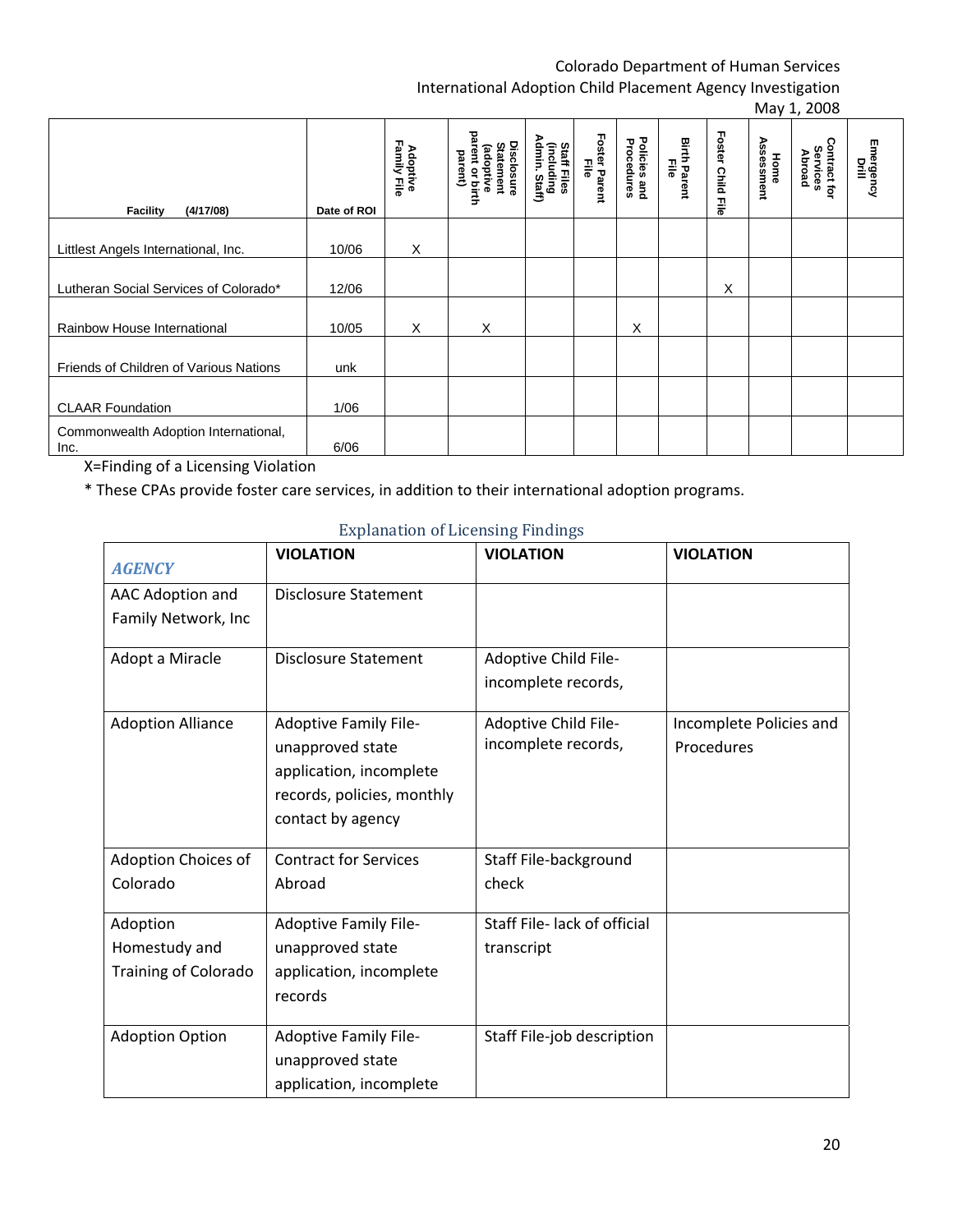Colorado Department of Human Services

International Adoption Child Placement Agency Investigation

|  |  |  | May 1, 2008 |
|--|--|--|-------------|
|--|--|--|-------------|

| <b>AGENCY</b>             | <b>VIOLATION</b>             | <b>VIOLATION</b>               | <b>VIOLATION</b>             |
|---------------------------|------------------------------|--------------------------------|------------------------------|
|                           | records                      |                                |                              |
| Bethany Christian         | <b>Adoptive Family File-</b> | Adoptive Child File-           | Incomplete Policies and      |
| Services of Colorado      | incomplete records           | incomplete records             | Procedures                   |
| <b>Catholic Charities</b> | <b>Adoptive Family File-</b> |                                |                              |
| and Community             | incomplete records           |                                |                              |
| <b>Services</b>           |                              |                                |                              |
| Catholic Charities of     | <b>Adoptive Family File-</b> | Adoptive Child File-           | <b>Staff File-references</b> |
| <b>Colorado Springs</b>   | incomplete records           | incomplete records             |                              |
| Charitable St.            | <b>Disclosure Statement</b>  | <b>Policies and Procedures</b> |                              |
| Philomena                 |                              |                                |                              |
| Adoptions                 |                              |                                |                              |
| Chinese Children          | Adoptive Family File-        | Staff File-incomplete          |                              |
|                           | incomplete records           | records                        |                              |
| Christian Family          | Adoptive Family File-        | Adoptive Child File-           | Staff File-incomplete        |
| <b>Services</b>           | incomplete records           | incomplete records             | records                      |
| Colorado Adoption         | <b>Staff File-references</b> | Adoptive Family File-          |                              |
| Center                    |                              | incomplete records             |                              |
| <b>Hopes Promise</b>      | Adoptive Family File-        | Staff File-background          |                              |
|                           | incomplete records           | check missing                  |                              |
| International             | Adoptive Family Files-       | Staff File-incomplete          |                              |
| <b>Adoption Net</b>       | incomplete records           | records                        |                              |
| <b>Littlest Angels</b>    | Adoptive Family Files-       |                                |                              |
|                           | incomplete records           |                                |                              |
| Lutheran Family           | Adoptive Family Files-       | Adoptive Child File-           |                              |
| <b>Services</b>           | incomplete records           | incomplete records             |                              |
| Rainbow House             | Adoptive Family File-        | <b>Policies and Procedures</b> | <b>Disclosure Statement</b>  |
|                           | incomplete records           |                                |                              |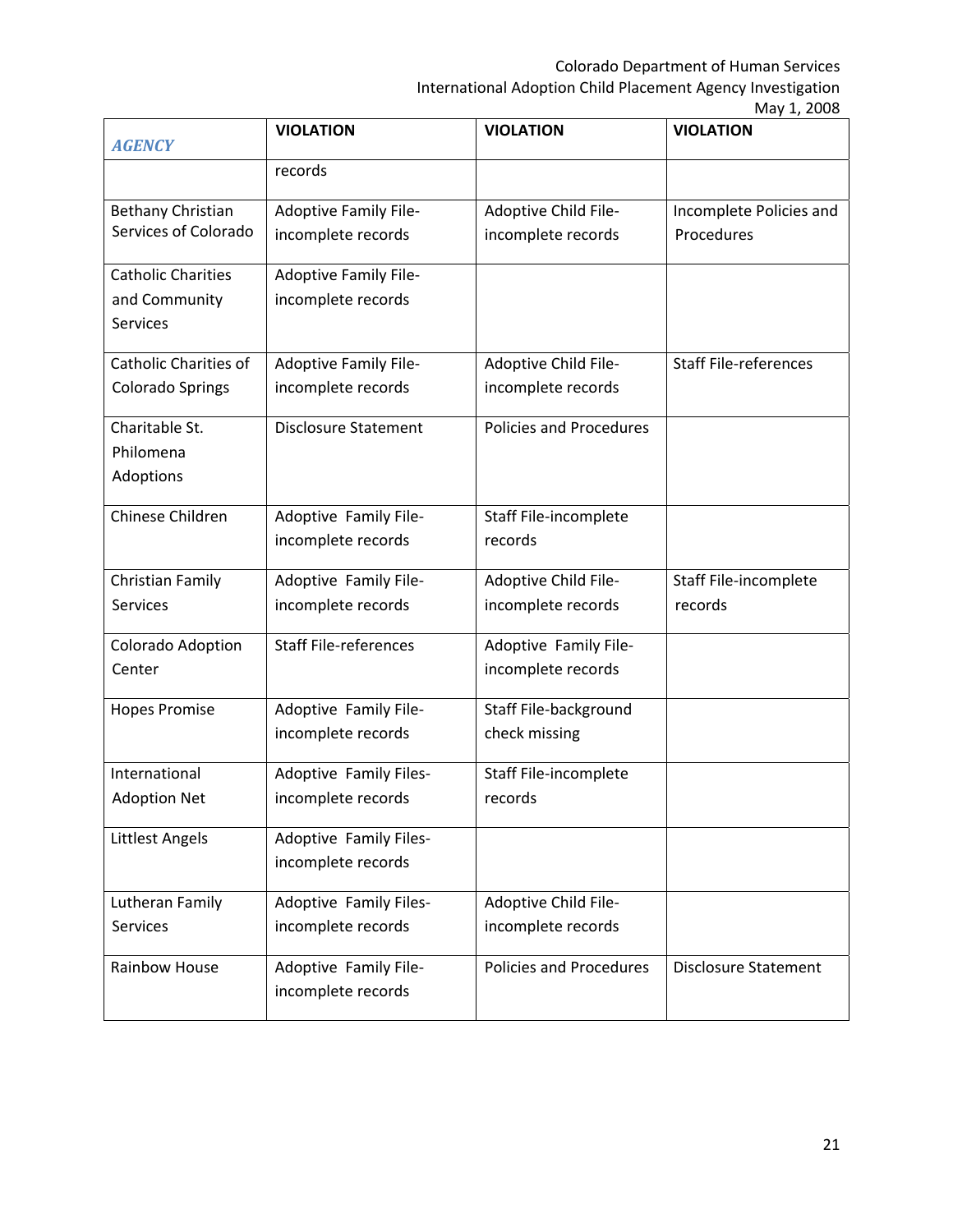## **ATTACHMENT C – Sample Letter to Adoptive Families**

February 12, 2008

Names of Adoptive Parents:

The Colorado Department of Human Services has received your complaints concerning the CLAAR international adoption agency. It is our understanding that you have requested to have your file transferred to Adopt A Miracle international adoption agency.

This letter is to advise you that this Department has received several complaints concerning Adopt A Miracle. These complaints have been sent to the Better Business Bureau and can be obtained from there. We are unable to release them at this time because the Department is still investigating.

For your information we are including a report of the other licensed international adoption agencies in the State of Colorado. We hope this information is helpful to you in your adoption process.

Sincerely,

Karen L. Beye Executive Director

Enclosure: List of Agencies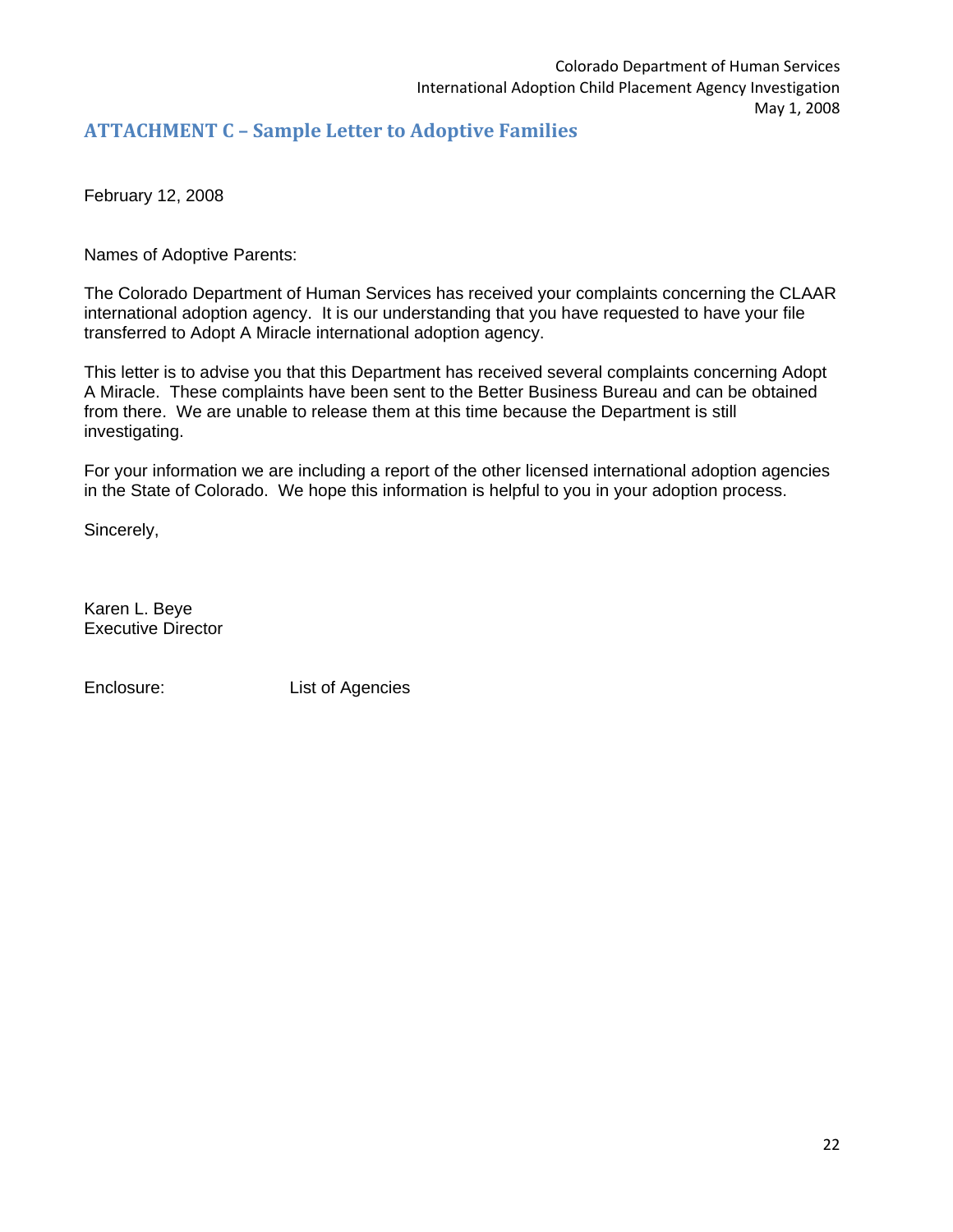## **ATTACHMENT D – Revised DCC Procedures to Monitor Financial Audits**

- 1. The Division of Child Care (DCC) has designated a Licensing Supervisor to coordinate activity related to financial audits and to monitor all child placement agencies' timely submission of annual financial audit information.
- 2. Follow-up mailings/notifications/inquiries about financial audit information are sent to Agencies who fail to meet the required audit deadline and accounting standards/requirements, as necessary.
- 3. The Licensing Supervisor will complete an initial review of each CPA financial audit and the supplementary forms to capture information about financial viability and possible "red flags" in the financial audit. Essential information is recorded on a template that has been developed by the Division.
- 4. The CPA Audit Report / updates are shared regularly with Division of Child Care's management staff, Division of Child Welfare's management staff and CDHS Audit Division Team.
- 5. The Supervisor will identify "problematic" financial audits for further review by the DCC Financial Manager. As necessary, Division of Child Care will be responsible for the initial review, will develop follow-up communication/letters of inquiries and will provide needed follow-up to audited financial statements and any concerns noted about financial audits. CDHS Audit Division is available to consult about what type of additional follow-up information is needed from child placement agencies about the financial audit and use/misuse of public funds.
- 6. Child placement agencies that fail to submit financial audits after reasonable efforts of notification about the absent /inadequate audit information will be recommended for fines or other action against the license.
- 7. Up to three formal notifications will be made to Agencies to obtain financial audits/statements that have not been submitted to the Division before recommendation for adverse licensing action (usually fines) will be requested through the Attorney General's office.
- 8. The Supervisor will be responsible for initiating recommendations for adverse licensing actions related to financial audits for the Division of Child Care.
- 9. Division of Child Care will determine when a recommendation for recovery of misused public fund is needed. DCC will be responsible for notification to the child placement agency. If the agency fails to provide adequate additional documentation within 30 days of the request for recovery of misused public funds, notification will be sent to the Attorney General's office for charges. DCC is responsible for reviewing additional information submitted and may consult with CDHS Audit Division in an effort to recover funds.
- 10. The CDHS Audit Division's managers will provide training/updates about accounting procedures and review of financial audits as needed for Division of Child Care staff.
- 11. The Licensing Supervisor will maintain regular communication with Licensing Specialist/24 Hour Monitoring Team about activity related to the financial audits and will involve them in monitoring activity as needed.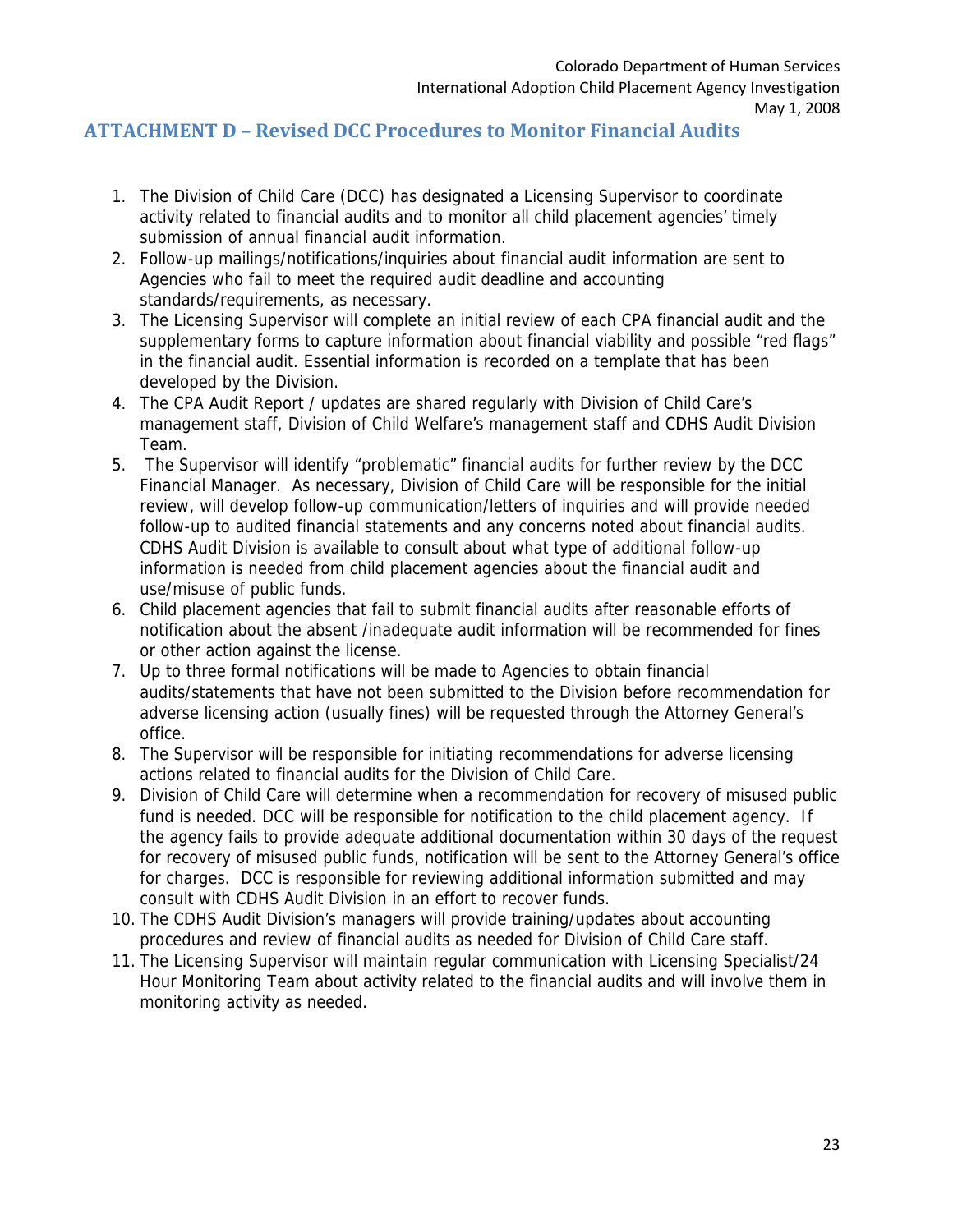## **ATTACHMENT E – Proposed Rule Changes**

- 1. Each agency would be required to set up "escrow" or "pass through" accounts for any money that prospective adoptive applicants were required to pay directly to the foreign country.
- 2. Each agency would be required to refund any monies not paid to the foreign country within 30 days of the date the money was to be paid to the foreign country.
- 3. Each agency would only be able to collect fees from adoptive applicants for the services being rendered. It would be a fee for service agreement. Fees would be set out ahead of time and paid prior to an activity.
- 4. Agencies would be required to maintain on average sufficient cash reserves, assets, or other financial resources to meet its operating expenses for two months, taking into account its projected volume of cases and its size, scope and financial commitments.
- 5. Each agency's chief executive officer, chief financial officer, and other officers or employees with direct responsibility for financial transactions or financial management of the agency must be bonded.
- 6. The fees, wages, or salaries paid to the directors, officers and employees of the agency shall not be unreasonably high in relation to the services actually rendered.
- 7. The agency provides to all applicants, prior to application, a written schedule of expected total fees and estimated expenses and an explanation of the conditions under which fees or expenses may be charged, waived, reduced, or refunded and of when and how the fees and expenses must be paid.
- 8. Before providing any adoption service to prospective adoptive parents the agency itemizes and discloses in writing information for each separate category of fees and estimated expenses that the prospective adoptive parents will be charged. This includes the fee for the home study, adoption expenses in the United States, Foreign Country program expenses, care of the child expenses, translation and document expenses, contributions to child welfare service programs in the child's country, and post-placement and post-adoption report expenses.
- 9. The agency does not customarily charge additional fees and expenses beyond those disclosed in the adoption services contract and has a written policy to this effect. In the event that unforeseen additional fees and expenses are incurred in the foreign country, the agency charges such additional fees and expenses only when it discloses the fees and expenses in writing to the prospective adoptive parent; it obtains the specific consent of the parent prior to expending any funds in excess of \$1000.00 for which the agency will hold the prospective adoptive parents responsible, and the agency provides written receipts to the prospective adoptive parents for fees and expenses paid directly by the agency in the foreign country.
- 10. The agency returns any funds to which the prospective adoptive parents may be entitled within sixty (60) days of the completion of the delivery of services.